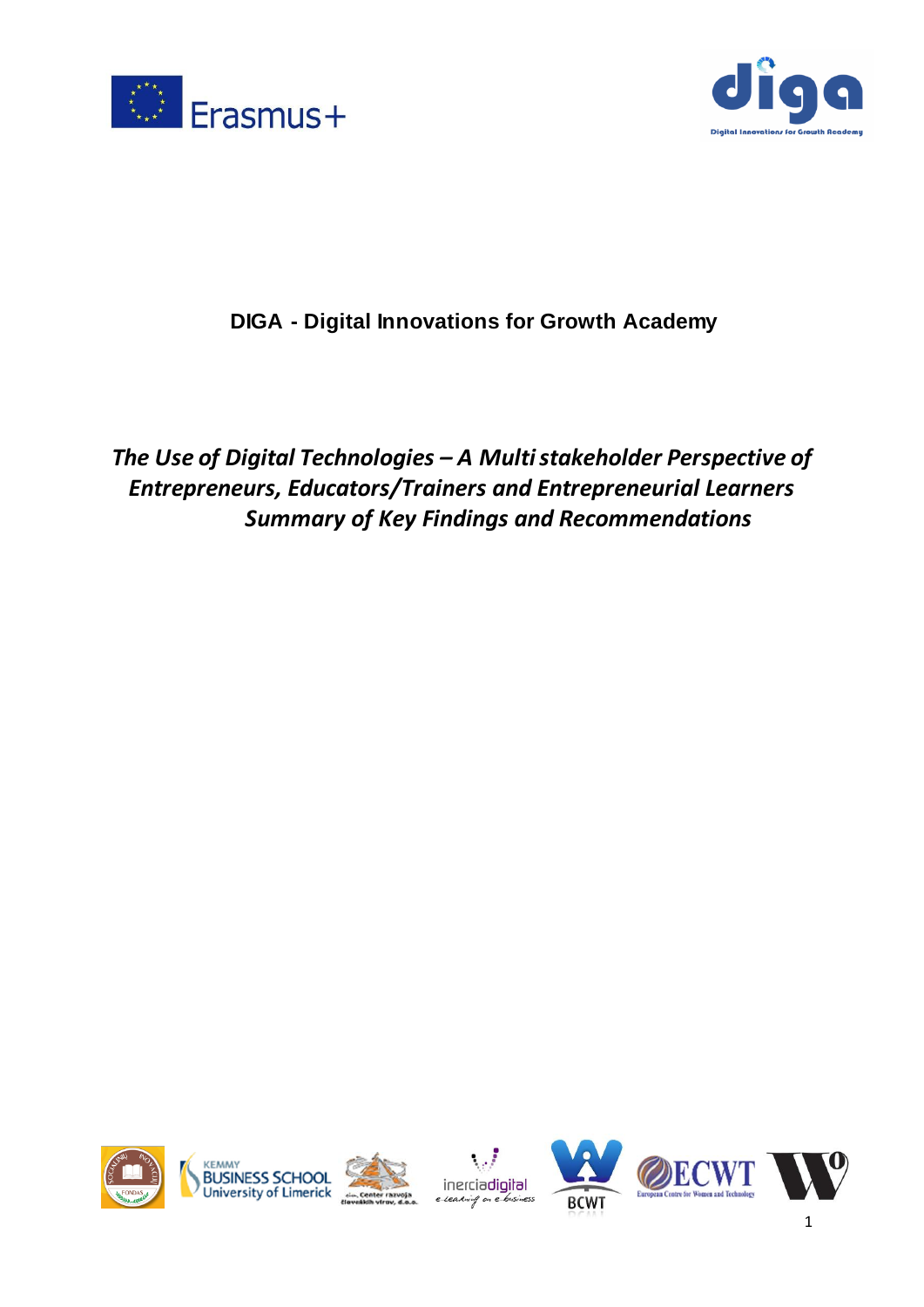



# **DIGA - Digital Innovations for Growth Academy**

# *The Role and Use of Digital Technologies – A Multi stakeholder Perspective of Entrepreneurs, Enterprise Educators/Trainers and Entrepreneurial Learners*

Report prepared by DIGA Project partners:

- B.Hynes; Y. Costin; Kemmy, Business School, University of Limerick, Ireland;
- L. McMullan; L. Anderson; H. Millne; A. Price; The Women's Organisation, Liverpool;
- S. Gavez; M. Karničnik; T. Rugelj; J. Šest; Economic Institute Maribor, Human Resource Development Centre, Maribor, Slovenia;
- A. Kisieliene; L. Mecajeva; Social Innovation Fund, Lithuania;
- C. Martínez; Inercia Digital S.L.; C. Luna, University of Huelva, Spain;
- N. Dermendjieva; S. Bezuhanova; Bulgarian Centrе of Women in Technology, Bulgaria
- E. Fabry; M.Sangiuliano, European Centre for Women and Technology ECWT

#### **Drammen; Limerick, Liverpool, Maribor, Huelva, Kaunas, Sofia, August 2015**

#### **Disclaimer:**

**This publication has been produced in the frame of DIGA (Digital Innovation for Growth Academy) Project. The project has been funded with support from the European Commission, ERASMUS+ Programme. The information contained in this publication reflects only the author's views and the Commission cannot be held responsible for any use which may be made of the information contained therein. Sole responsibility lies with authors**









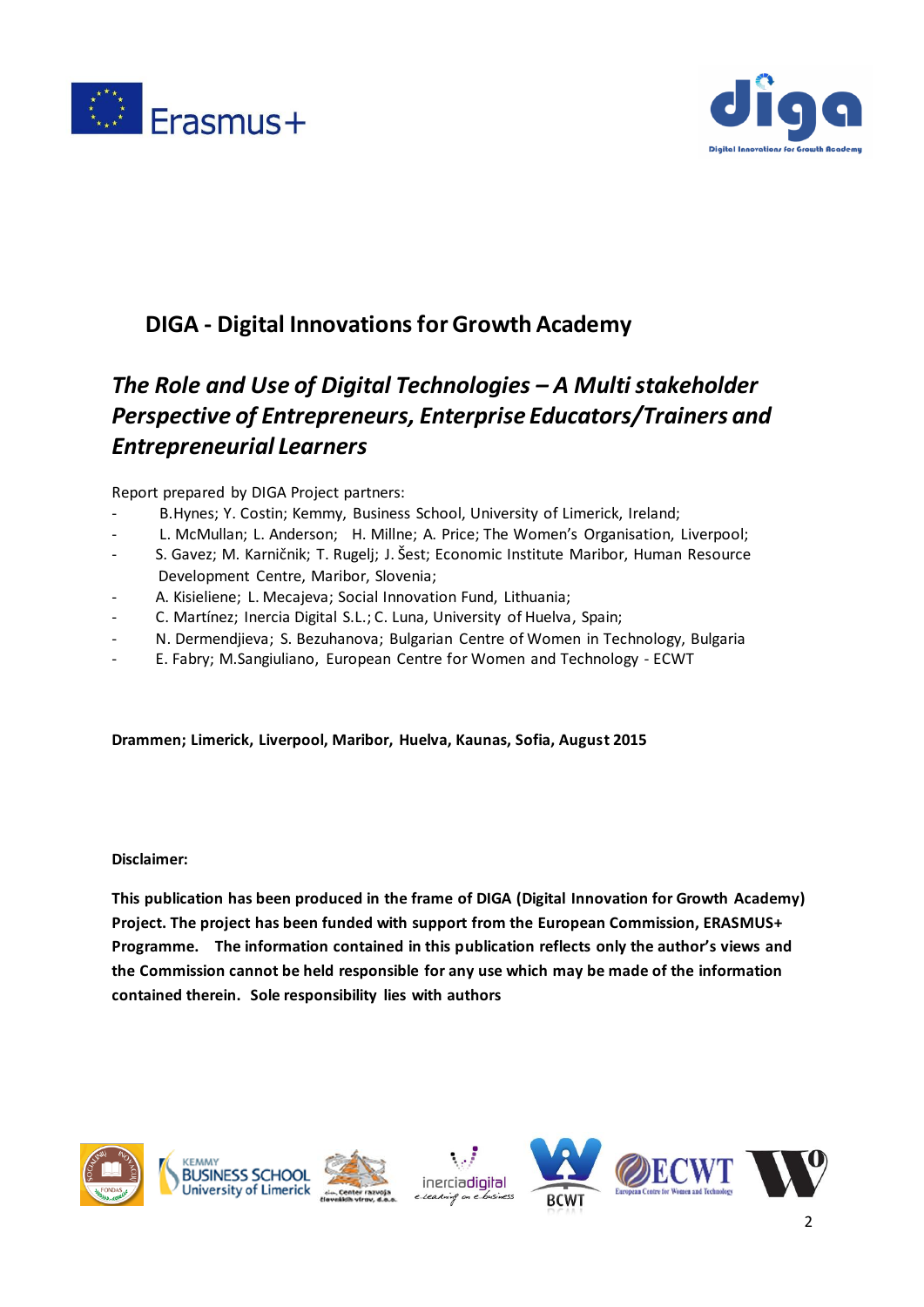# **Table of Contents**

| <b>Executive Summary</b>                                                                                                                                                                                                                                                                                                                                 | 4                          |
|----------------------------------------------------------------------------------------------------------------------------------------------------------------------------------------------------------------------------------------------------------------------------------------------------------------------------------------------------------|----------------------------|
| <b>List of Tables</b>                                                                                                                                                                                                                                                                                                                                    | 6                          |
| 1.0 Introduction                                                                                                                                                                                                                                                                                                                                         | 7                          |
| 2.0 Empirical Investigation Research Methodology                                                                                                                                                                                                                                                                                                         | 9                          |
| 3.0 Entrepreneurs Use of Digital Technologies - Key Research Findings<br>3.1 Respondent Profile - Personal and Enterprise Profile                                                                                                                                                                                                                        | 11<br>11                   |
| 3.2 Existence of Website, its use and functionalities<br>3.3 Establishment of goals for digital technology, its measurement and planned future use<br>3.4 Skills, Competencies and Training in Digital Technology                                                                                                                                        | 13<br>15<br>16             |
| 4.0 Educators Use of Digital Technologies - Key Research Findings<br>4.1 Respondent Profile - Personal and Employment Profile<br>4.2 Digital Technologies Practices, of Enterprise Education<br>4.3 Barriers, Benefits and Challenges in applying Digital technologies<br>4.4 Skills, Competencies and Training in Digital Technology                    | 19<br>19<br>20<br>22<br>23 |
| 5.0 Entrepreneurial Learners Use of Digital Technologies - Key Research Findings<br>5.1 Entrepreneurial Learner Profile<br>5.2 Entrepreneurial Learner Familiarity and use of Digital Tools and sites<br>5.3 Barriers and Benefits of adopting digital technology in learning<br>5.4 Digital Training Need and Preference for Digital Programme delivery | 25<br>25<br>26<br>28<br>28 |
| 6.0 Synthesis and Concluding Comments - Entrepreneurs, Enterprise<br><b>Educators and Entrepreneurial Learners</b>                                                                                                                                                                                                                                       | 28                         |
| 7.0 Bridging the Digital Competency Divide - Developing eLeadership Skills<br>for Entrepreneurs and Owner- Managers                                                                                                                                                                                                                                      | 30                         |
| 7.1 A Roadmap for Successful Digital Competency Development- - Developing<br>eLeadership Skills for Entrepreneurs and Owner-Managers - Key criteria/ building<br>blocks for digital skills enhancement                                                                                                                                                   | 30                         |
| <b>7.2 Concluding Comments</b>                                                                                                                                                                                                                                                                                                                           | 31                         |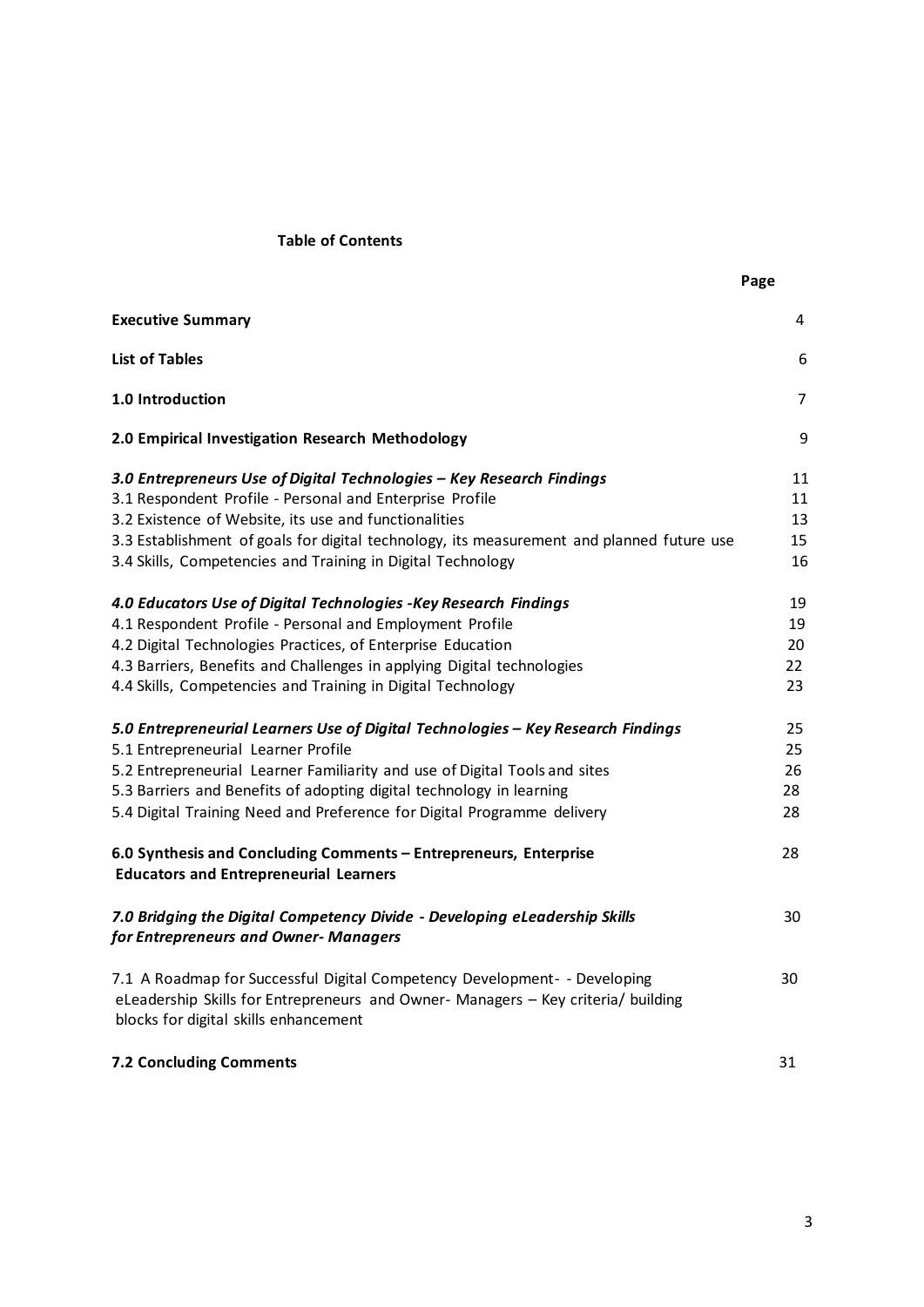#### **Executive Summary**

The proliferation of digital technologies in personal and business contexts, most notably in the advent of social networking platforms generate new modes of social interaction, dialogue, exchange and collaboration in different situational contexts, for instance between, individuals in a personal family and social capacity; the learner and educator; individuals as consumers and how they interact with business; businesses (public and private institutions) and how they engage with their consumers and other stakeholders. Digital is a pervasive force that is driving innovation and new business opportunities by bringing individuals and organisations into an interconnected and ever changing digital realm.

The DIGA research presents key trends driving the increased use of digital technologies from the dyadic perspectives of the enterprise educator/trainer and the entrepreneurial learner encompassing aspiring and established entrepreneurs. The changing role of the net-generation of enterprise learner is examined and their learning preferences and expectations will identify the pertinent factors to consider when incorporating digital technologies into the enterprise curriculum. This information is compared with the insights obtained from the enterprise educator/trainer who determine strategically the value placed on digital technologies and how they are resourced from financial, technical and educator training and development viewpoints.

For the purposes of the DIGA project, research adopted a two tier approach investigating both theoretically and empirically the role and practices of digital technology amongst a tripod of inter related stakeholders, namely, entrepreneurs, entrepreneurs as learners and educators (those engaged in the teaching, training and competency design and delivery to small and medium firms).

The first tier involved a comprehensive theoretical review of the extant literature and policy initiatives which draws attention to contemporary perspectives on the changing landscape of digital technology and its impact on how, when and where business transactions are undertaken and their subsequent consequences for entrepreneurs at the various stages of their entrepreneurial journey of business start-up and growth. Furthermore the results of the review highlighted the primary issues that merited investigation in the empirical study.

The second tier, an empirical multi country study incorporated the administration of an email survey consisting of a semi structured questionnaire to a sample of entrepreneurs, entrepreneurial educators and trainers (ETE) and entrepreneurial learners.

The results from the entrepreneurs survey shows that the majority are engaging with digital technologies and demonstrate intent to increase their usage of various digital tools over the next year. Further, respondents engaged a variety of digital tools beyond Facebook and LinkedIn to extend into online selling, online networking and ecommerce to a lesser extent. The ability and need for integrating digital into mainstream business activities that require attention and is a fundamental foundation on which any successful digital strategy is built on. This would suggest that entrepreneur's decide on training on a piecemeal approach reflecting the current or immediate needs of the enterprise rather than a holistic and future planned approach. These results indicate that It is necessary to encourage entrepreneurs to adopt a more strategic long term perspective on the role and contribution of digital technologies to the next stage of development and growth of their enterprise, as opposed to an add on function or on the periphery and undertaken reactively when needed.

Related is the lack of clear measurement or tracking tools for assessing the performance of digital efforts and resources– this lack of measurement perhaps is linked to the absence of a clear set of objectives and uncertainty as to the potential quantifiable benefits of digital technology for a small enterprise.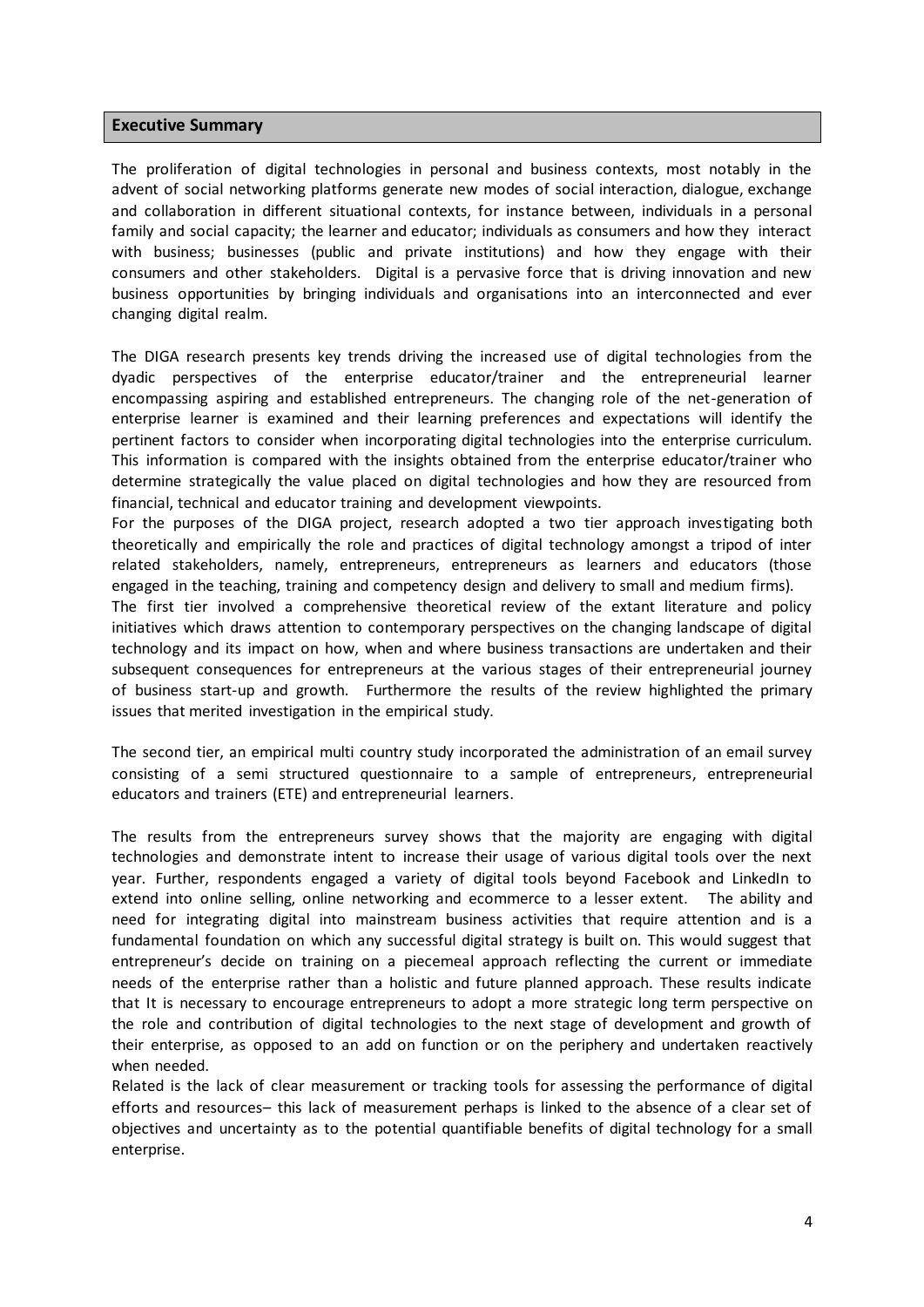The majority of entrepreneur respondents indicated an interest in receiving training in digital technology across a range of digital topics relating to digital tools per se, and highlighted their preferred mode of delivery and timing of training. Cumulatively, the findings generate a more informed comprehension of the practices of digital technology in small firms, their future plans in this area, the areas they require training in and suggestions on how this training should be delivered - all which direct a more targeted and focused design of a digital skills competency programme.

In tandem, the results of the entrepreneur trainer and educator (ETE) survey generates some thought provoking questions in relation to the use of digital technology in enterprise education. For instance, how digitally competent are enterprise trainers and educators in delivering on what the entrepreneurial population require in terms of digital skills to start, develop and grow their business competitively. So while the results of the survey show that educators engage with and adopt digital technology and in the main appear to be confident and eager to try out new technologies, the evidence on its usage would not entirely concur in terms of the novelty and interactive nature of what digital is and will be about for emerging entrepreneurs. Therefore it brings to the fore and questions how the current level and adoption of digital in enterprise education prepares enterprise learners to adapt take on new roles and develop new opportunities in an increasingly digitalised marketplace given the digital skills gap at the educator level.

Likewise, given narrow and topic driven understanding of digital technology by the educator/trainer, is this is influencing current digital training on offer to entrepreneurs. If so, then the provision of digital in enterprise education is driven by the educator skills as opposed to the needs and requirements of the entrepreneur at the various stages of enterprise start up and growth. This empirical study addresses that issue and the collection of the multi stakeholder viewpoints ensures that the ultimate client needs (the entrepreneur) are known and met through the provision of a relevant digital training programme.

The results from the entrepreneurial learner survey provided a broad and diverse range of digital topics that they would like to receive training in. The list was somewhat fragmented as was the case with the entrepreneur stakeholder findings and indeed as was the case with educators. Common across the three cohorts of respondents, educators, entrepreneurs and entrepreneurial leaners was the presentation of a range of topics and individual digital tools as opposed to a strategic perspective of the use of digital technology.

The present technology rich learning environment is characterized by a sustained use of digital media, their integration into formal contexts, and a shift toward personalisation of learning. To take full advantage of new technologies, educators and policy makers need to rethink approaches to entrepreneurial learning and education; the relationship between education and technology and its influence on learner identity and the role for the educator and strategy of the educational institution. Entrepreneurial learning is an ongoing process and undertaken by a broad and diverse profile of entrepreneurial learner in terms of age and background and thus the notion of lifelong learning can be enhanced and made more accessible advanced digital competence for all for all learners.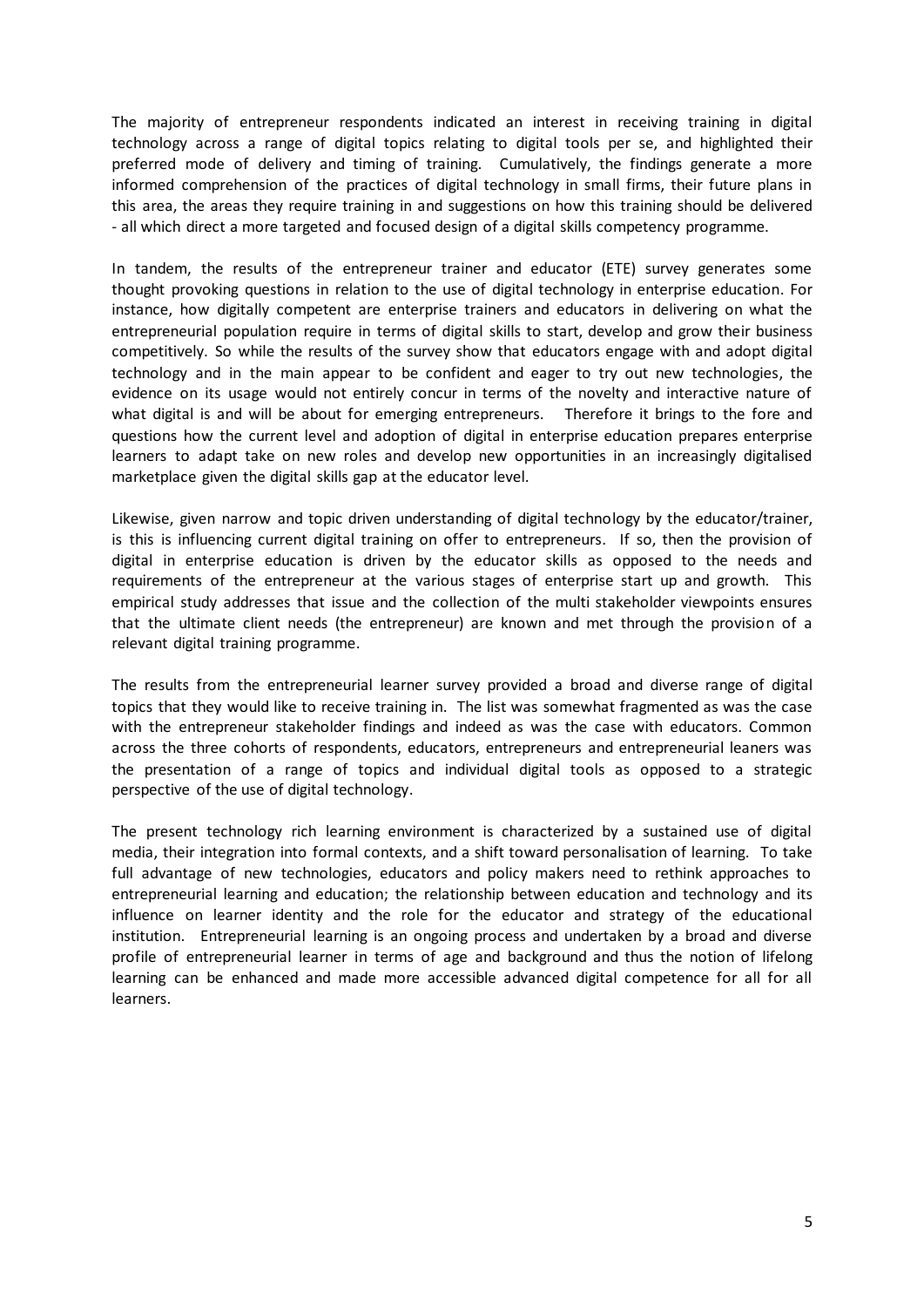#### **Tables**

Table 1.0 Breakdown of Respondents Table 2.0 Age profile of respondents Table3.0 Industry Sector Business Operates in Table 4.0 Existence of a website in the enterprise Table 5.0 Suggested Digital Training Topics Table 6.0 Business Opportunities arising from Digital Technologies Table 7.0 Respondent Profile Table 8.0 Objectives for the use of Digital Technology in Enterprise Education Table 9.0 Digital Topics suggested for Training Table 10.0 Respondent Profile by Country of Origin Table 11.0 Age profile of Respondents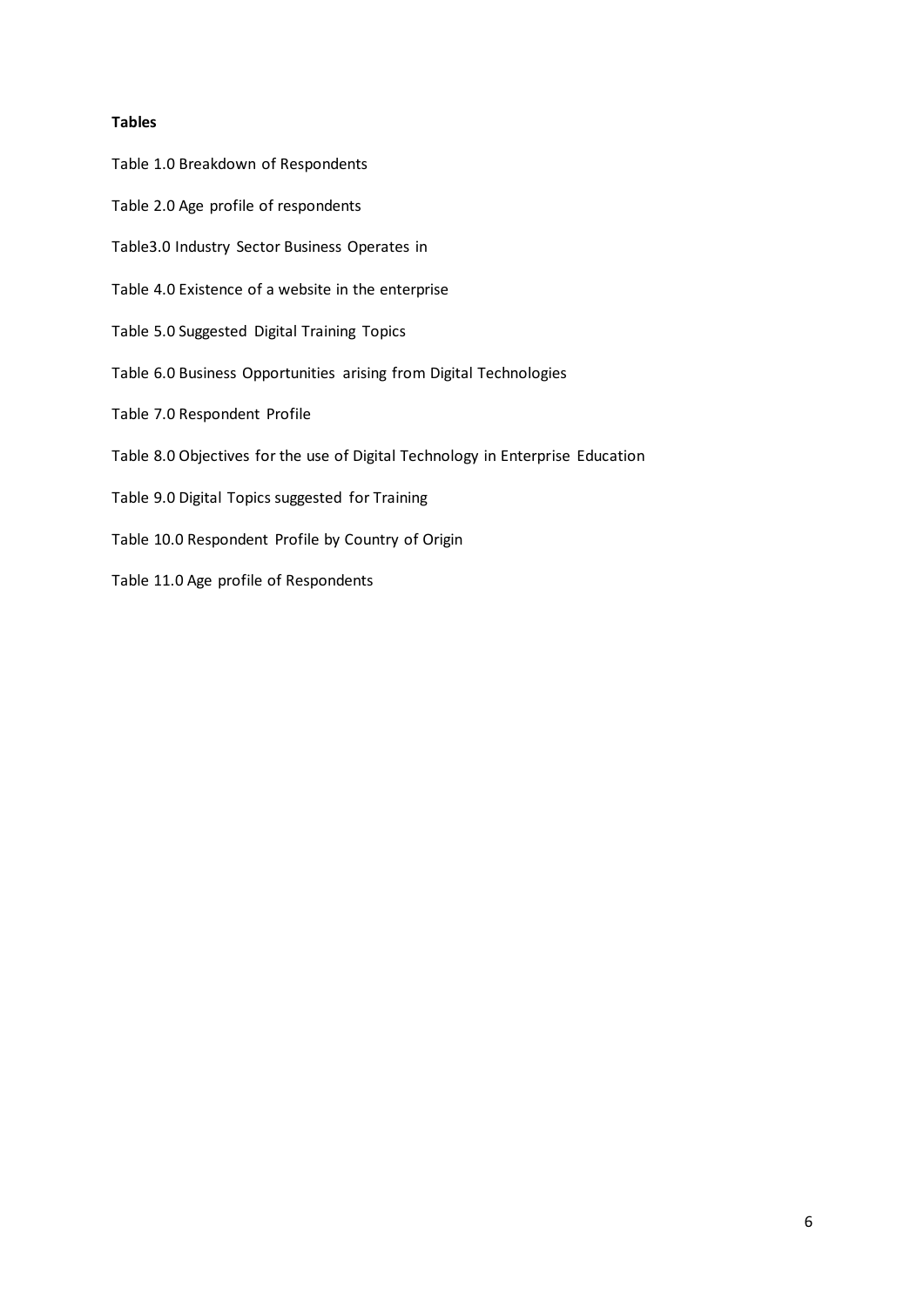#### **1.0 Introduction**

Digital technologies hold potential for the creation of new businesses and opportunities including, innovation, new ways of engaging with customers, higher revenue streams, faster times 'to-market', enhanced service provision, reduced costs and increased productivity. While small firms are increasing their digital footprint and are more active in website development, they are less active in integrating and capitalising on the potential of the ever increasing array of digital technologies, in particular engaging in ecommerce; selling to international customers via ecommerce and mobile marketing, thus missing out on market expansion and sales opportunities (Ettlie and Pavlou, 2006; Kohli and Grover, 2008; Rai et al. 2012). Entrepreneurs and owner-managers need to transition their business activities to a 'go digital' mode of behaviour with digital technologies becoming an essential component of modern business. Trends such as virtualisation, cloud computing and social networking are likely to intensify in their presence in the 'go digital' process adopted in business, education, learning and social contexts. In order to move the entrepreneur and owner-manager to the 'go digital' mind-set and mode of behaviour they need to develop associated eLeadership competencies and capabilities to enable the productive use of digital technologies across and between business functions.

The need to address this digital gap in the small firm is acknowledged in current literature and endorsed as a priority area for action in national and EU industry and Information Communications policy documents. According to Catinat (2014) 'managers, entrepreneurs and business executives must have e-competences to grow, export and be connected to global digital markets in a digital economy and thus eLeadership skills are essential' (Catinat, 2014:5). This need is further endorsed in documents such as (Communication on e-Skills for the 21st Century (2012); the Digital Agenda for Europe 2012; Digital Entrepreneurship Forum 2014). Empirically, the need to develop a more integrated perspective of digital and ICT across business functions was highlighted in the findings of a previous EU funded collaborative project titled, e-Business Enterprise Learning for Women (EBEL) whose objective was to evaluate the use and application of Information Communications Technology (ICT) in female owner-managed small firms. The findings of that study will guide the development of digital competency curriculum for the DIGA project.

The strategic imperative for a composite set of eSkills and eLeadership competencies poses challenges for educational and training institutions, trainers and consultants who work with emerging entrepreneurs to identify the most appropriate digital competency programmes that have impact at the personal and business performance levels. Ensuring the supply of digital training content is relevant, timely and appropriate for the needs of the small firm and the personal needs of the entrepreneur requires an understanding of both the current digital practices in small firms and what digital technologies will impact on their future business activities.

To achieve the aim of the DIGA project, namely, to identify and develop digital competency interventions to improve the capacity and capabilities for the deployment of digital tools for enterprising activity the research investigated both theoretically and empirically the role and practices of digital technology amongst a tripod of inter related stakeholders of entrepreneurs, entrepreneurial trainers and educators (ETE) and entrepreneurs as learners.

The first tier involved a comprehensive theoretical review of the extant literature and policy initiatives which draw attention to contemporary perspectives on the changing landscape of digital technology and its impact on how, when and where business transactions are undertaken and the subsequent consequences for entrepreneurs at the various stages of their entrepreneurial journey of business start-up and growth. Furthermore, the results of the review highlighted the primary issues that merited investigation in the empirical study.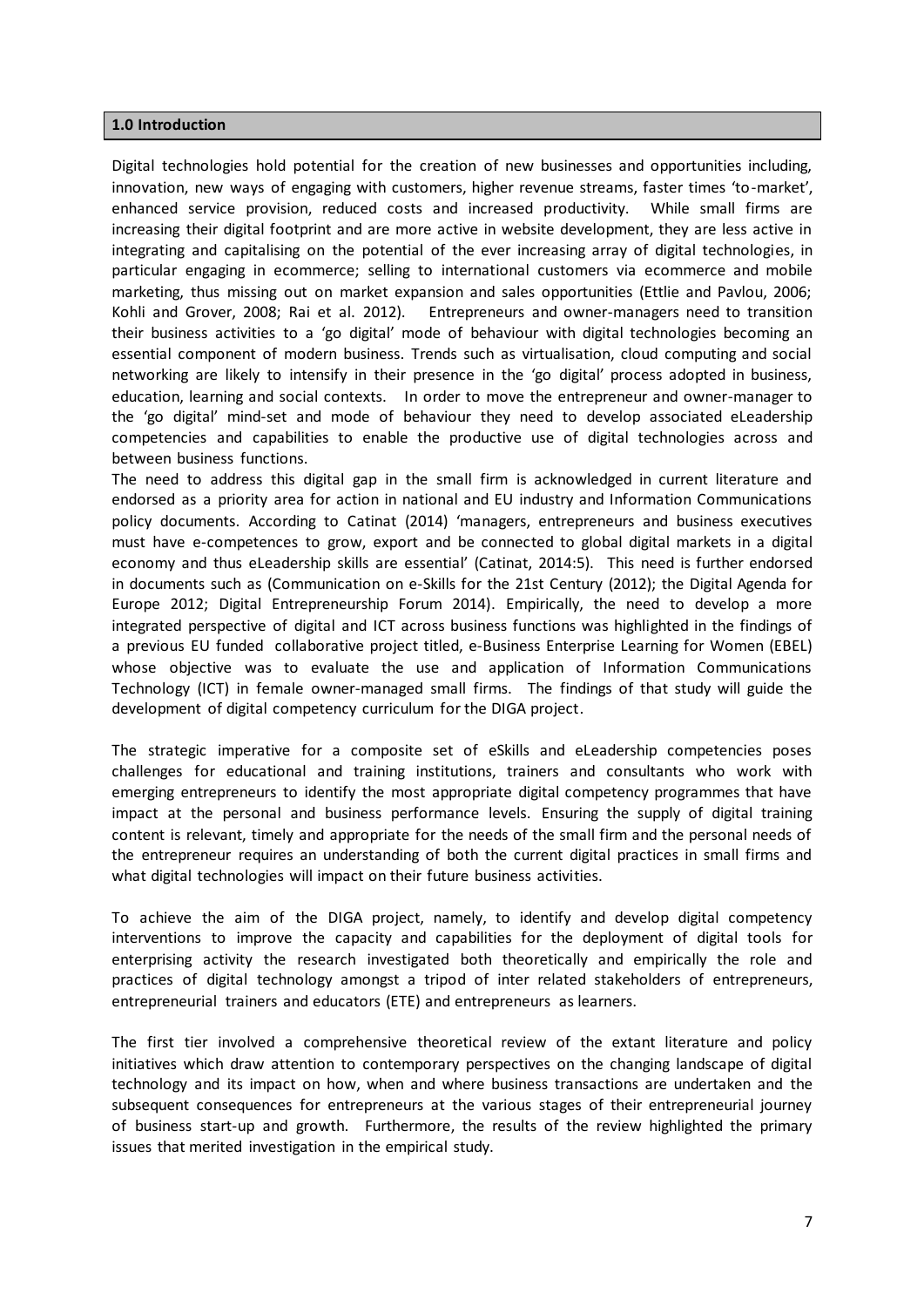The second tier explored the digital practices and training needs through an empirical study with primary stakeholders in the entrepreneur, educational and learner arenas as a means of establishing their current and future digital competency needs and suggestions for the components of a digital competency framework. This first hand contact with these stakeholders provided a more nationalised understanding of what is happening in the small firm in relation to digital technology. The inclusion of respondents existing at the various stage of the entrepreneurial journey, entrepreneurs as leaners and a mix of early stage and established entrepreneurs allowed for capturing differences that might exist with individuals at the various stages of the Digital Continuum spectrum or between the 'digital native' or the 'new millennium entrepreneurial learner' categories. This is important as any competency training programme will need to balance content and delivery between and amongst the digital native and digital immigrant profile of entrepreneurial learners.

This summary report presents the pertinent findings emerging from the empirical investigation. The report commences with the research methodology describing the stages of the design and administration of the surveys, the analysis of the data and the issues and learnings accrued from the process of undertaking a multi stakeholder holder survey across seven countries. This leads into the presentation of the summary results from the entrepreneurs survey which explores themes such as their use of digital technologies, their objectives if any for social and digital media; allocation of budget to digital technologies, their planned use of digital tools, the benefits accruing from digital technologies their approach to measuring and capturing the performance of digital activities, their participation in digital training and identification of the digital topics they would like to develop competencies in and how they prefer such training to be delivered. Subsequently, the results of the supply side or the educator, defined in the broader sense to include individuals who are engaged in training, mentoring, education of entrepreneurs at various stages of the entrepreneurial start up and business growth continuum are presented. The focus of this survey was to ascertain the use and adoption of digital technology in their professional role and to determine what extent they perceived it as a benefit to programme delivery; to obtain insights into the barriers and challenges they encounter with digital technology and an identification if they had received training in the area of digital technology, and, if they were interested in having their digital skills and knowledge enhanced and if so, what was their preferred mode of delivery of such training.

The next section of the report presents the findings from the younger enterprise entrepreneurial learner – or more closely aligning with the digital native to determine their digital technology practices in a personal and in an entrepreneurial learner capacity; identification of what technologies they use, perceived benefits arising from their use, the challenges they encounter in their use and what trends in digital advancements will impact on their professional entrepreneurial career.

This multi stakeholder investigation adds value and novelty to the research as it provides a composite understanding of the needs of different related groups to identify common themes emerging, areas of diversion and issues at the demand and supply levels of digital training.

The research moreover adds a contribution to the supply side of digital training and competency development domain as this stakeholder is central to the development of relevant and appropriate eLeadership skills and competencies for entrepreneurs but yet is a relatively under researched topic and one which merits attention if the necessary digital competences are to be developed in the entrepreneurial population. Furthermore, the findings provide a method of conducting a training needs analysis in digital technology for educators and trainers which is lacking to date in the literature.

Finally, the multi stakeholder perspective endorses and supports a call in policy for 'cooperation between enterprises and higher education as the development of digital skills relies on the interplay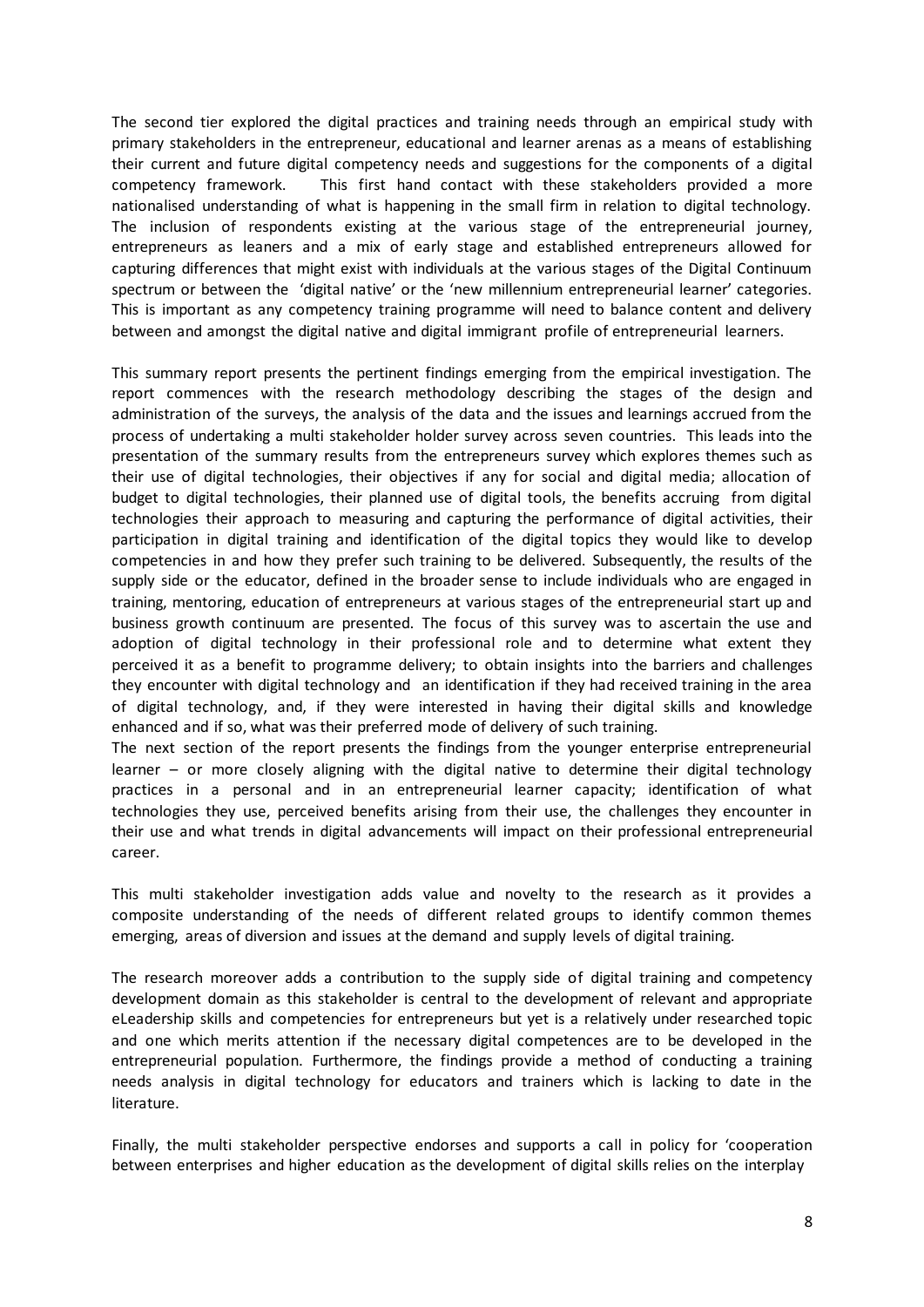of multiple stakeholders within and external to educational institutions to inform what digital skills and knowledge entrepreneurial learners require and to direct educators in digital programme design, delivery and assessment' (Digital Agenda for Europe: A Europe 2020: European Commission 2010); (ACCA 2010); Williams et al., (2010); ICT, E-Business and SME's (2006); National Digital Strategy for Ireland (2014).

The report concludes with some suggestions to help enterprise educators effectively meet the needs of the net-generation of entrepreneurial learners while preparing them for the  $21<sup>st</sup>$  century workplace. The learnings from the small firm sector will inform the design of policy interventions and will identify for trainers and consultants what type, level and content of digital training and mentoring assistance is required by entrepreneurs to become more efficient digital users.

#### **2.0 Empirical Investigation Research Methodology**

The multi country study incorporated the administration of an email survey consisting of a semi structured questionnaire to a sample of entrepreneurs, enterprise educators and trainers (ETE) and entrepreneurial learners. The semi-structured questionnaires explored how each of the stakeholders engaged with digital technology, their digital practices, the challenges they encountered in using digital technologies, if they participated in digital training and if they considered they had digital skills gaps they would like to receive training in, and if so, what were the topics and what was their preferred mode of delivery of such training.

The inclusion of a range of open ended questions to elicit comments allowed the voice and narratives of respondents to come to the fore and provide more detail on topics such as future digital technology areas of interest and information on digital training they are interested in. The research methodology process involved an iterative process of designing, refining and pilot testing the surveys, dissemination to DIGA partners for their feedback, incorporation of feedback and resending to partners for final agreement and ultimate dissemination to the three stakeholder groups.

The surveys were distributed through Survey monkey [\(www.surveymonkey.com\)](http://www.surveymonkey.com/) to increase efficiency in the distribution of the survey and allow for simultaneous administration of a multi country survey. The translated surveys were allocated a country specific link, were accompanied by a standard covering note providing an introduction to the survey and a set of instructions for its completion along with a partner contact name and details as a reference point for any questions.

The completion of such a comprehensive survey, comprising of research participants belonging to 3 distinct groups which had to be administered in 7 countries with different languages set challenges and produced some useful learnings which will benefit the research process of similar future collaborations. These learnings largely emerged from logistics and time management of the process which was less than expected as initial project tasks had to be completed within a reduced timeframe than had been planned for when devising project timelines. Despite these time constraints the tasks were achieved within the timelines. However, additional time would have benefited the work process, for example more time to discuss the topics emerging in the literature review and indeed for conducting the review of the extant literature; time to identify and collaborate with external digital trainers and professional associations to develop the relevant questions for the surveys and to gain their commitment for the study. For future projects this task of survey design and editing would be more effectively and efficiently executed if it was undertaken at a face to face meeting of partners, such as a partner meeting or a follow up SYKPE call. This would have reduced the amount of ongoing communication via email and the need to seek clarification and consensus on suggested question changes.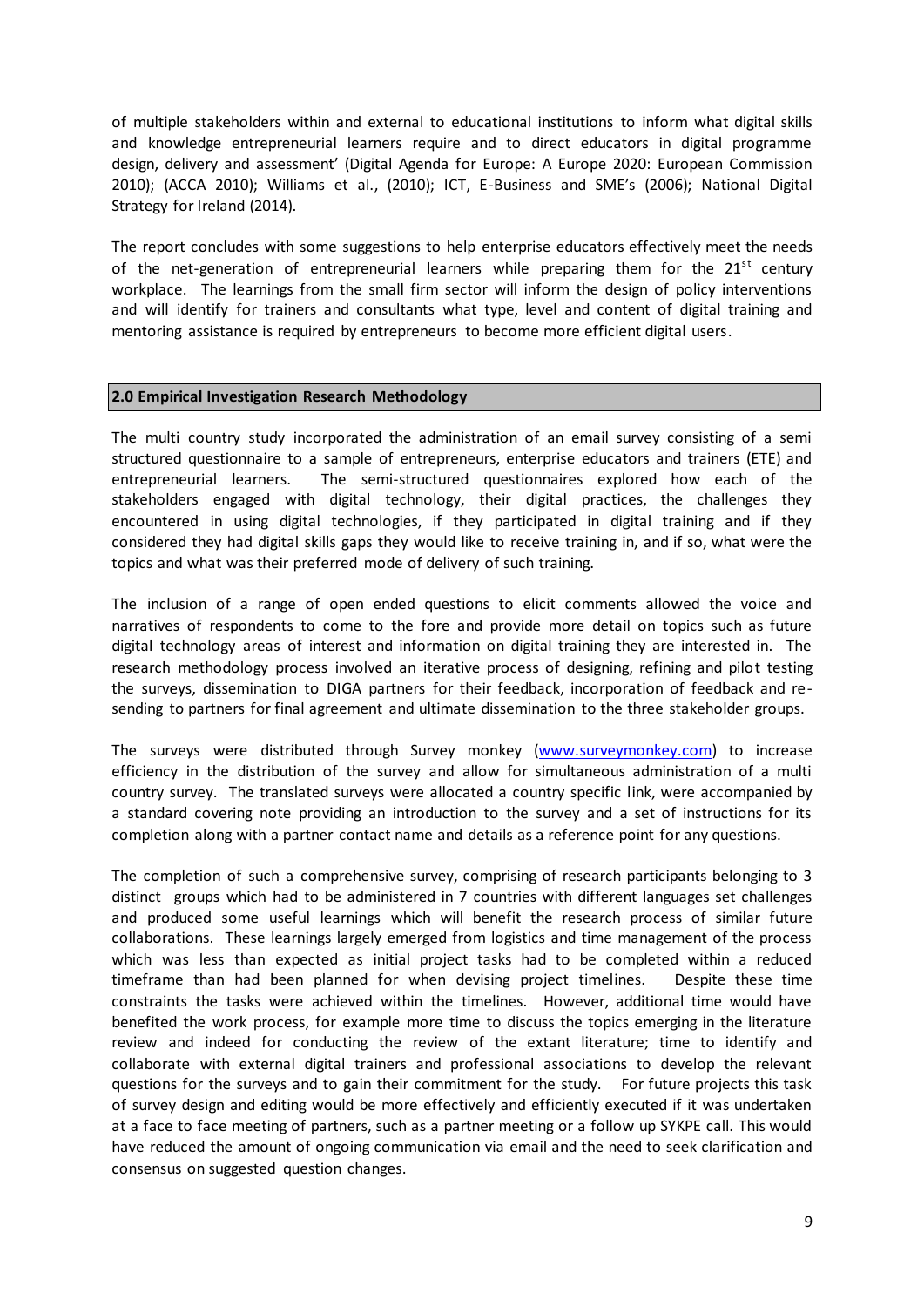Pilot testing resulted in changes to phrasing of some questions and the inclusion of options for responses to be able to provide comments as opposed to only ticking a box. Also country differences on the meaning applied to the terminology describing digital technology and variations in the interpretation of its definitions required some changes to the wording of questions to ensure it was appropriate for the various stakeholder groups and less academic for the non-educator respondents. To address the challenge it was decided to adopt one definition or descriptor endorsed by EU policy and this set a common context for respondents across all countries when completing their surveys. This definition was written into the first page of the questionnaire and referred to again in the common covering note that was sent to all respondents. Further, the consistency in the use of digital technology definitions and the common covering note ensured that rigour and consistency were continued into the analysis of the data. A valuable learning resulted from issue with language and indeed attention in the use of terminology is an issue to note in the development of the digital competency framework as similar interpretation issues may emerge.

Response rates to the survey by 3 stakeholder groups and in particular the entrepreneur was lower than anticipated in the initial stages. This necessitated partners to identify and implement additional tactics and options to follow up with existing samples to encourage responses. Further, partners had to source new samples of possible respondents and time was spent on explaining the purpose of the survey and what the results would be used for. When completing this type of multi-stakeholder survey in the future consideration might be given to providing incentives to the respondents to encourage greater participation in the survey.

Additionally anecdotal feedback from respondents indicated that in particular with the entrepreneurs cohort that they are receiving a large number of surveys and do not have time to respond to them all. Compounding this is the frequency of surveys which are being administered as part of funded projects and in some instances with similar objectives. Given the above challenges, consideration should be given to how alternative survey options to the email survey can be effectively executed to gather the information needed to address the objectives of the research project. For instance the use of face to face interviews, focus group interviews and case studies could be considered as an alternative to provide the necessary information.

Overall despite the challenges encountered the partners are confident that the number of responses received in each category to a detailed survey produced comprehensive and consistent results has enabled rigorous analysis to be competed and the objective of informing curriculum development has been achieved. Statistical analysis of the overall aggregate number of responses and individual country responses was undertaken and complemented by the inclusion of comments to the open ended questions in the survey.

It was anticipated that an empirical study would be undertaken in each DIGA partner country however it transpired that despite many efforts partners in Norway were unable to obtain responses to the surveys. The Norwegian partner (ECWT) sent out the survey to their Norwegian partners and a large database of entrepreneurs, small firms and relevant educators, trainers and entrepreneurial learners. Despite receiving a number of registered phone calls and expressions of interest in the survey there was no completed surveys returned. In the absence of direct feedback from the 3 stakeholder groups, the Norwegian partner has supplemented this research with evidence from related research projects focussing on the role of ICT and digital in small firms. ECWT leads the INSPIREYOWUP project, producing innovative training materials to inspire and empower young and women to start-up[s http://www.inspireyowup.eu/docs/Training\\_Needs\\_Analysis.pdf.](http://www.inspireyowup.eu/docs/Training_Needs_Analysis.pdf) In the project an on-line survey was carried out in the partner countries (Norway, Cyprus, Greece, Ireland, The Netherlands and Spain) which 891 people have answered through survey monkey of which 62 were from Norway. The results of this survey will be incorporated in the most relevant areas of the DIGA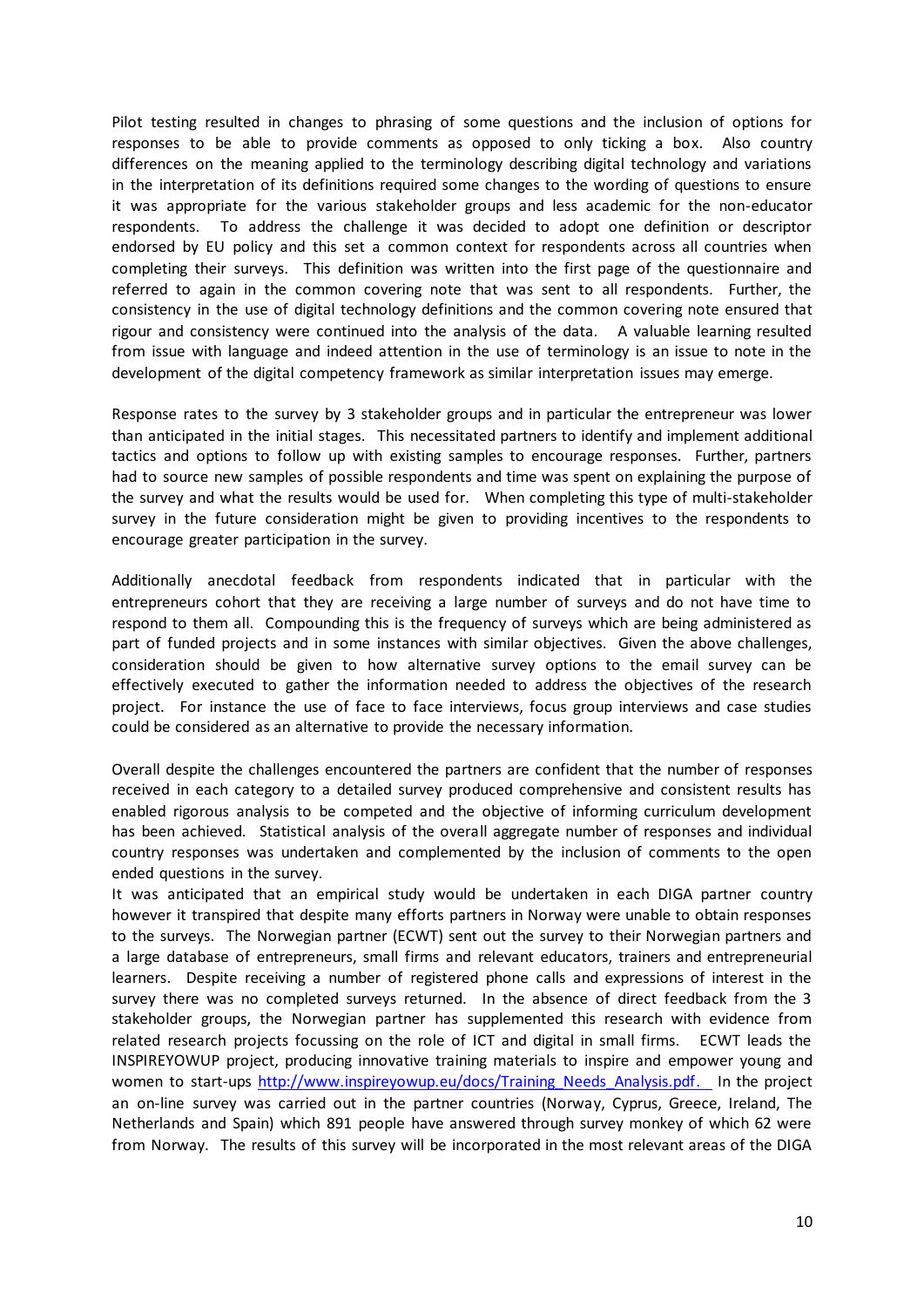project and to guide the design of the digital competency curriculum. The overall response rate for the 3 surveys is presented in Table 1.0.

| Partner                                                                                       | Entrepreneur<br>Trainers /<br><b>Educators</b> | <b>Entrepreneurs</b> | <b>VET Learners /</b><br>Entrepreneurial<br><b>Learners</b> |
|-----------------------------------------------------------------------------------------------|------------------------------------------------|----------------------|-------------------------------------------------------------|
| The Women's Organisation (UK)                                                                 | 31                                             | 85                   | 13                                                          |
| University of Limerick (Ireland)                                                              | 35                                             | 36                   | 35                                                          |
| EIM, HRDC - Economic Institute of<br>Maribor, Human Resource<br>Development Centre (Slovenia) | 19                                             | 28                   | 16                                                          |
| Inercia Digital (Spain)                                                                       | 19                                             | 38                   | 7                                                           |
| Social Innovation Fund (Lithuania)                                                            | 28                                             | 40                   | 17                                                          |
| Bulgarian Centre for Women in<br>Technology (Bulgaria)                                        | 9                                              | 12                   | 14                                                          |
| Total                                                                                         | 141                                            | 239                  | 102                                                         |

#### **Table 1.0 Breakdown of Respondents**

The results of the surveys are presented under a number of primary themes which incorporate related questions as a means of reporting a composite and integrated perspective of the findings and provide more in depth analysis.

#### **3.0 Entrepreneurs Use of Digital Technologies – Key Research Findings**

#### **3.1 Respondent Profile - Personal and Enterprise Profile**

The majority of respondents, 56.9%, were in operation for more than one year, with 36.8% of those being in business in excess of four years and a further 20.1 % operating between 1 and 3 years. This mixed age cohort shows an emphasis on the more established firm across all countries. In Slovenia the majority of their firms were in operation for in excess of 4 years as was the case in Lithuania (42% over four years in operation and 17% in operation between 1-3 years) and Ireland 33% were in operation between 1-3 years and 30% were over 4 years in existence. Bulgaria showed an evenly divided sample where 50% of respondents were under 1 year in operation and the remaining 50% were evenly distributed between 1-3 years and 4 years plus categories. Spain had 39% of their sample falling in the creation stage and 13% less than one year in operation. A similar pattern emerged in the United Kingdom sample where 37% of responses were categorised as in the creation stage and a further 15% in the less than one year category. The findings are summarised in Table 2.0 below.

In line with these results the Norwegian respondents in the INSPIREYOWUP survey were in operation for similar time frames with the majority of businesses in operation between 1-3 years and the second biggest group consisted of enterprises in operation for more than five years.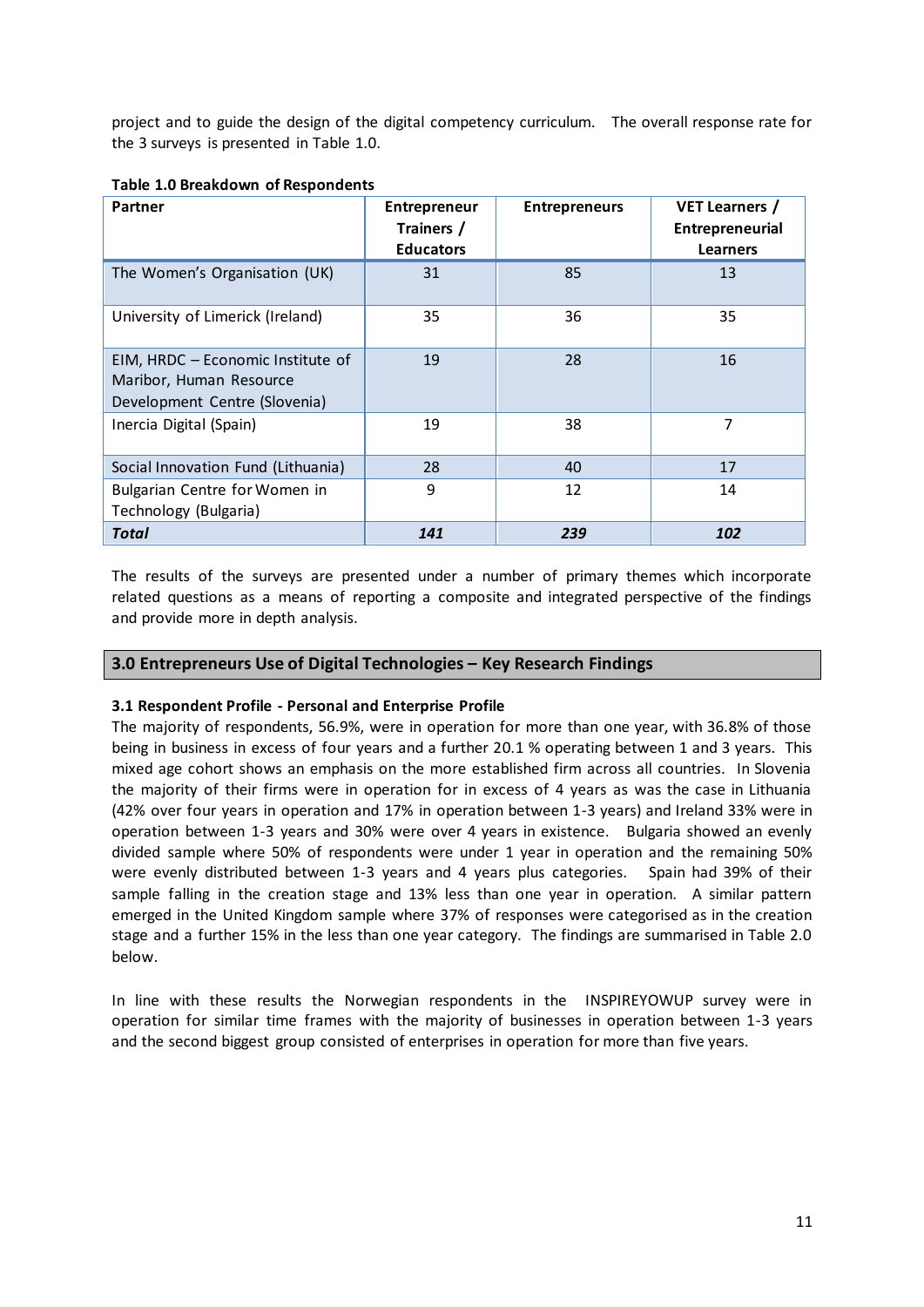| <b>Stage of business development</b>     | <b>Number of respondents</b><br>$(N = 239)$ | <b>Response Percentage</b> |
|------------------------------------------|---------------------------------------------|----------------------------|
| In the creation and early start up stage | 71                                          | 29.7                       |
| Less than one year in operation          | 32                                          | 13.4                       |
| 1-3 years in operation                   | 48                                          | 20.1                       |
| 4 years plus in operation                | 88                                          | 36.8                       |

#### **Table 2.0 Age profile of respondents**

As expected given the established nature of the enterprise, the average age cohort of the respondent is between 33 and 45 years and this varied slightly by country where the average age of the entrepreneur in the UK was 40 years; Bulgaria was 36 years; Slovenia was 45 years; Ireland was 39 years and in Spain the average age was between 40 and 45 years. Entrepreneurs from Norway showed a similar average age bracket ranging between 40-46 years. The majority of individuals who responded to the survey were female (66.5%) which is in keeping with the representation in the NSPIREYOWUP survey.

The varied age profile of respondents provide an interesting cohort for investigation as they predominately fall within the late adopter of digital technology if age and gender characteristics are applied as some of the literature promotes (Prensky, 2001, Helsper and Eynon, 2009) and it will be interesting to determine how this transfers into the use and adoption of digital technologies in their business context.

Moving on to the profile of the enterprise, data showed that the majority of firms were categorised as micro (employing up to 10 persons) as was the case in the UK, Ireland and Bulgaria where the vast majority comprised of micro firms with many employing less than five persons. The Slovenian sample saw a more mixed cohort in terms of employee numbers where some firms employed over 20 employees and a few employing over 100 persons. The respondent firms across the survey and within each country predominately operated in the service sector and in the main in general retail (22%) followed closely by firms offering education and training services (20%). The depth of response on the service sector allows for assembling more comprehensive understanding of the issues relating to this broadening and increasingly important economic growth sector in all countries and moreover the use of digital technology is more pervasive and critical to the successful growth of small service firms.

| industry sector              | Number of responses(N=244)* | Response Percentage |
|------------------------------|-----------------------------|---------------------|
| General Retail               | 54                          | 22.0                |
| Education/training           | 48                          | 20.0                |
| Software/information         | 29                          | 12.0                |
| Technology                   |                             |                     |
| <b>Financial services</b>    | 24                          | 10.0                |
| Food/Drinks                  | 25                          | 10.0                |
| Electronics and engineering  | 15                          | 6.0                 |
| Health and Wellbeing         | 29                          | 12.0                |
| <b>Textile Manufacturing</b> | 8                           | 3.3                 |
| Publishing and Printing      | 9                           | 3.7                 |
| Other                        | 3                           | 1.0                 |

#### **Table 3.0 Industry Sector Business Operates in**

\*Note: a few respondents inserted an answer in the 'other category' in addition to one of the industry sector choices and thus N=244.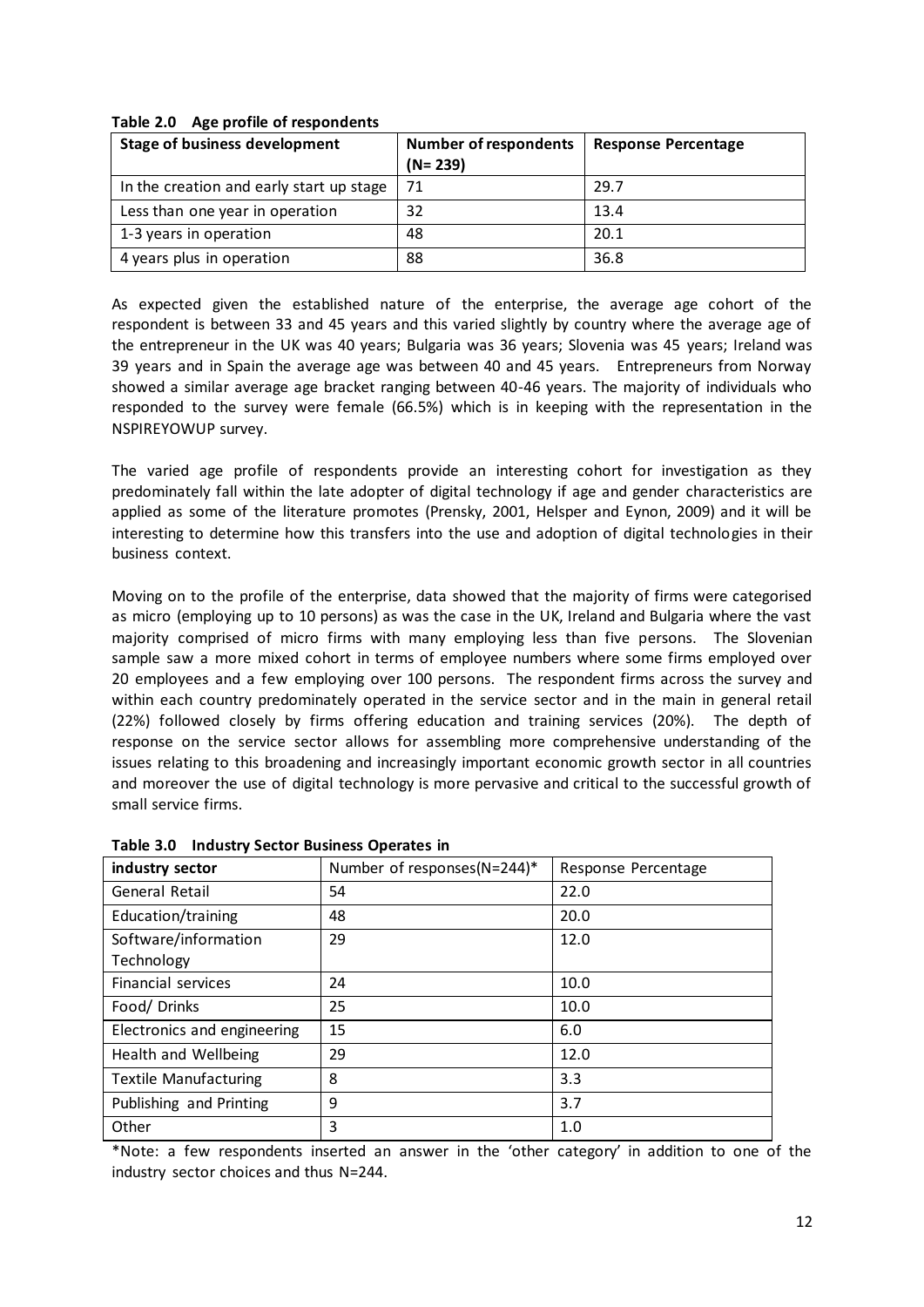The diversity of service offering is highlighted by the fact that 12% of respondents managed businesses in the high tech sector in the software and ICT domain and those sold more to the commercial market than the previously mentioned retail sectors. The high tech sector dominated the profile of enterprises in the NSPIREYOWUP survey.

The majority of enterprises sell into consumer markets and secondly to commercial markets. The dominant prevalence of service entities targeting the consumer markets necessitates the possession of digital media strategies and digital competencies as research strongly endorses that the social, cultural and business effects of the inter-relational hyper connectivity via social media results in a more dynamic and technically engaged consumer a more 'wired' and 'wireless' generation of consumers (Weinberg, 2009; Sashi, 2012).

## **3.2 Existence of Website, its use and functionalities**

The following section presents an overview of the importance placed on the website as a means of showcasing enterprise activities and is discussed under a number of themes as follows:

**Existence of a Website:** Overall 69% of respondents had developed a website for their enterprise and the country breakdown is displayed in Table 4.0.

| Have<br>website | a | Ireland | UK | <b>Spain</b> | Lithuania | <b>Bulgaria</b> | Slovenia | Response Percentage<br>(of 207 respondents) |
|-----------------|---|---------|----|--------------|-----------|-----------------|----------|---------------------------------------------|
| Yes             |   | 21      | 43 |              | 23        |                 | 25       | 68.5                                        |
| No              |   | 11      | 21 | a            |           | $\prime$        |          | 31.5                                        |

There were no major differences in the existence of a website by stage of business development but rather by the nature of their customer base. Off the respondents who had a website, in the majority of cases the respondent themselves had an input to the development of their site but also employed external commercial website developers to complete this task. To a lesser extent assistance from family, friends or free sources of assistance in the development of the site was mentioned. A few (8 respondents) indicated that they used existing website templates such as Square Space template: Smiling Wolf: Google templates as a means of developing their sites.

The following were some reasons why respondents did not have a website for their business; *'In progress'; 'Developed under focus social media as that's who I do most of my work for 'Up and running shortly'; ''Not yet';' 'Currently in progress '; ''holding meetings with Web Developers '; 'Too early'.*

**Information contained on the company website:** The majority of respondents indicated that 'product service description' (65.3%) and 'company background information' (65.7%) were the core elements included on their website. This was followed by customer enquiry forms cited by 42% and 'Information on key personnel/owner-managers in the firm' was included by 33.9% of respondents. It was positive to see that 30.5% had incorporated 'testimonials from satisfied customers' which are an important and impactful source of selling and promoting the business. Despite this availability of information, the analysis would suggest that the depth of use of the enterprise website beyond a promotional tool. The findings raise questions as to what is the perceived function(s) and capabilities of the website, and how strategically are respondents utilizing or leveraging all promotional, ebusiness; e-commerce; selling and researching functionalities and capabilities that a website can return to the small firm. These findings indicate the need for entrepreneurs to be educated to view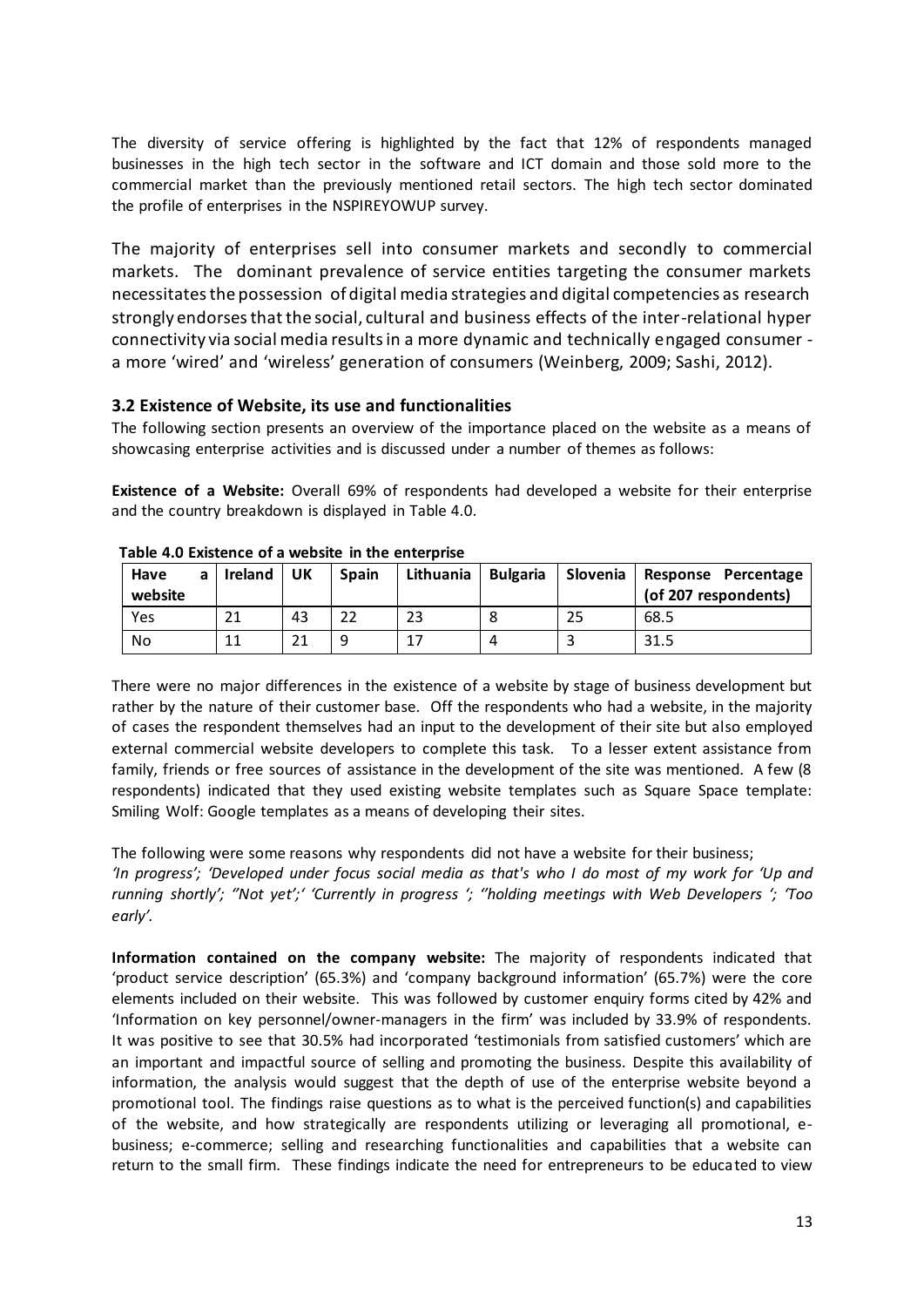a website with the ability to 'wear many hats' or act as a multifunctional marketing and selling tool. A website needs to not just exist, it needs to perform to attract visitors, educate them and convince them to purchase and become advocates for the product and business which necessitates integrating search, social media, content, blogging, and other social media platforms.

**Frequency of updating of website:** The majority of respondents identified that they updated their websites monthly (32.1%) and secondly, 22.7% indicated that they updated their site sporadically. A near to an equal percentage of respondents indicated that they updated their site weekly (20.9%). So whilst responses on the content of the sites was relatively good and show that respondents are committed to having a website, the responses on the frequency of updating their sites is less encouraging.

**Digital and social media tools used by entrepreneurs:** Similar trends were evident across all DIGA partner responses where Facebook and Twitter were the most frequently used tools. Twitter was more popular amongst firms in the UK, while in Ireland, Slovenia, Bulgaria, Lithuania and Spain LinkedIn came second to Facebook as the most frequently used tool. Reasons for variations relate to the nature of the businesses as those in retail and personal services (dominant in UK sample) used Twitter. This cohort is useful to review as they demonstrate how Twitter can be used as an effective social media tool for service businesses with a consumer customer base. This learning can also be extended to the use of Instagram and Pinterest as their presence was highest with UK firms, who overall displayed the greatest diversity and advancement in the adoption of contemporary digital tools.

Consistent across all firms was the low level of adoption of blogs, slide share and wikis etc. This suggested low level of usage highlights untapped potential that should be examined by entrepreneurs at any stage of business start-up and growth. This finding mirrors the evidence in the literature (Dixon, 2010; Strategic Policy Forum on Digital Entrepreneurship, 2014). These outcomes suggest that greater attention should be afforded to moving entrepreneurs from their comfort zone to the 'go digital' mind-set of exploring more of the emerging digital tools with a view to aligning and integrating them with existing ones to develop a cohesive and consistent marketing and branding messages. These findings concur with those of the literature and are not unique to this cohort of entrepreneurs serving to further reinforce the need to increase the digital capabilities of entrepreneurs and owner-managers (Stimulating Innovation through Smart use of ICT, 2013; e-BEL, 2012).

**Business activities conducted via digital technologies:** Digital tools were used for a wide variety of business activities such as responding to customer queries (44.3%), email marketing (36.8%) and online networking (35.6%).

Essentially usage of digital technology emerged at two levels, marketing and promotion and secondly at operational level. The former dealt with responding to customer queries which was highly rated across all countries, online selling, which is a positive trend; seeking new customers which is more dominant in the UK and Irish responses; and email marketing which again is strongly rated in Ireland, UK and Lithuania.

Operationally, online banking and back office administration tasks such as payment of invoices and spreadsheet generation for operations are being completed via digital technology which is positive to see and these functions were more evident in UK, Slovenia and Lithuania. These results demonstrate a positive commitment to digital technology use albeit with a bias towards more general marketing functions. Today's buyer wishes to consume information when they want and how they want and often-times without the involvement of a sales person. And more importantly, they want to be educated and not sold to, which renders digital marketing, sales and new forms of inbound marketing content (such as podcasts, blogging and social media) becoming influential in the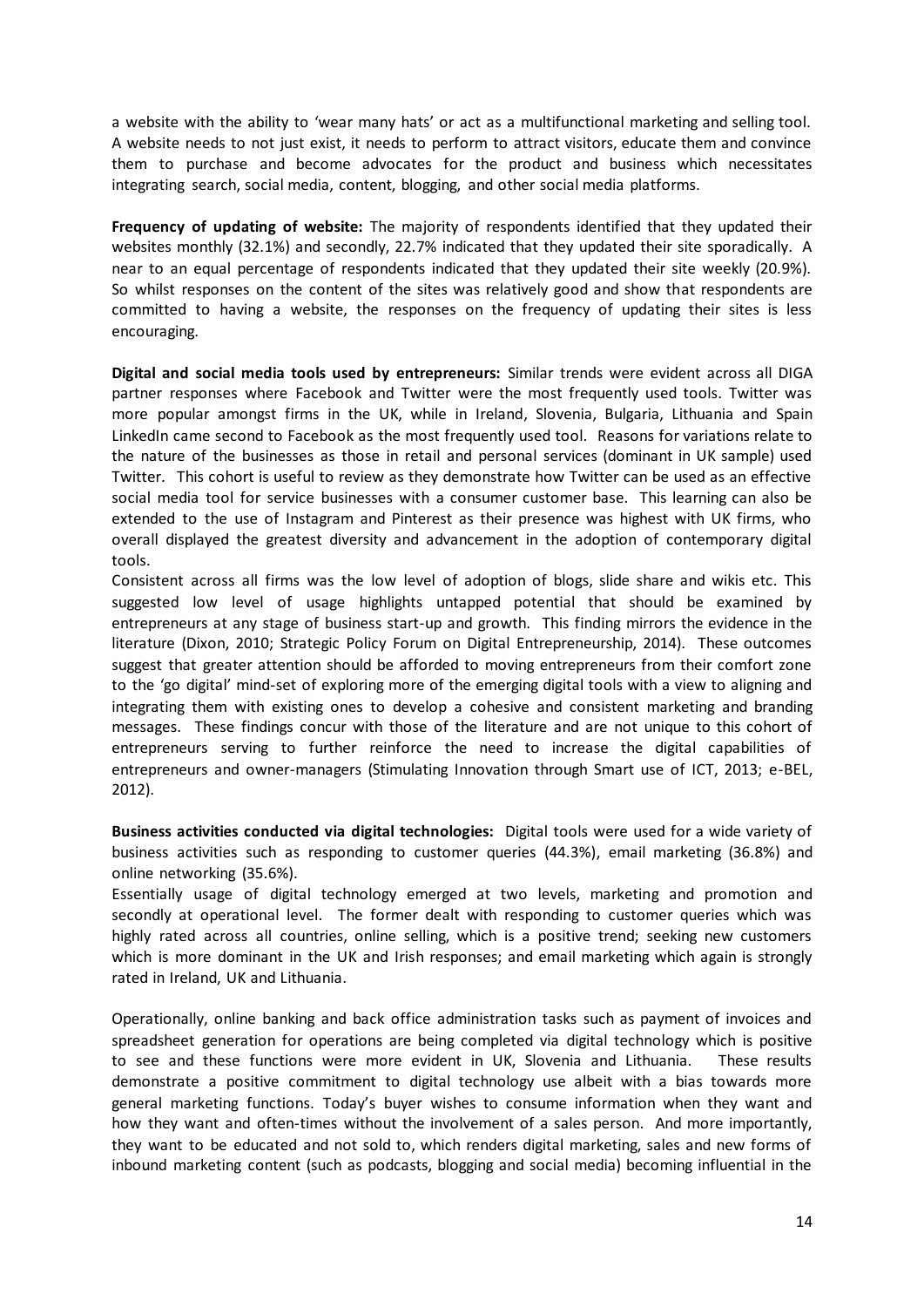consumer buying behaviour process. These trends make it necessary that small firms are more equipped and have available online selling and payment capabilities and facilities to allow interaction and as a means of establishing a relationship with consumers. The results of this survey point to the need to develop more advanced digital skills which resonate with entrepreneurs' inbound marketing and selling activities to assist them expand their online presence and act as the 'silent sales person' or the means of conversing with customers and other relevant stakeholders.

**3.3 Establishment of goals for digital technology, its measurement and planned future use. Objectives for digital technology**: The majority of respondents indicated that they did not have specific goals for digital media bar one exception where, in the UK 57% indicated they had specific targeted offline objectives. Responses in Bulgaria were evenly divided where 50% of respondents had objectives and 50% had not objectives for digital media. Whilst in comparison in Ireland 54%; Spain 67.74%; Slovenia 75%: Lithuania 72% of respondents indicated that they did not have objectives for digital media. The reasons for the lack of objectives were reflected in the following sample of comments: '*do not have time'; 'we just decide on social media choices as we go along';*  'don't *know what to set or how to set targets as difficult to measure what we get from it'; 'follow competitors'; 'mainly sell via sales reps and attending trade shows'; 'haven't given it any thought yet as just at the early stages'; 'not sure how to'*; '*not yet'*; '*time restraints'; 'not relevant yet for my business'; 'not very confident with social media'* which are clear markers of the practical time constraints and knowledge deficiencies of what digital and social is about that educators need to take cognisance of in the design and delivery of a digital competency programme.

**Measurement of digital activities:** The vast majority of respondents indicated that they did not measure the benefits or the impact of digital tools on their enterprise outputs. Indeed there was an overall low response rate to this question in each country which in itself infers that it is a topic not highly engaged in by respondents which is a concern and barrier to the sustained implementation of digital technologies endorsing the findings of the literature and policy documents.

The area which had the higher rate of measurement included "hits/visits/page views" which represents the beginning of the sales funnel - awareness, but is not very diagnostic of purchase. The following narratives were provided by the respondents as to how they measure and monitor their digital media activities; *'marketing reports'*; *'ask where enquiries have come from'; 'have used external source with limited effect'; 'asking customers'; 'only measure by any contact I receive via Facebook or twitter'; 'Facebook'* ;*'record it on excel'.* 

The above comments demonstrate a general approach to measurement and the very sharp absence of metrics, analytics relating to specific digital tools' a lack of results or measurement techniques and a dearth of criteria adopted to assess or evaluate the outcomes of digital media activities.

Essentially, it would appear that 'one fits all' or a very general observation or scanning of the results of digital media takes place without a real interrogation or benchmarking of the results to determine if they are cost effective and productive. These findings when taken into consideration with the trends emerging in relation to the lack of digital objectives have implications for how these areas are incorporated into a digital competency training programme in a practical and user friendly manner for the entrepreneur. These results indicate the need to educate entrepreneurs and ownermanagers about the ultimate value (financial and non-financial) of digital for their business as a means of achieving a competitive position, generate knowledge on how to establish objectives and determine what kind of tracking measures are required to implement before the commencement of a digital media campaign. Objectives may include generating revenue, reducing customer service costs, shifting brand sentiment, improving operational efficiency, cultivating customer relationships or gleaning insight into target markets.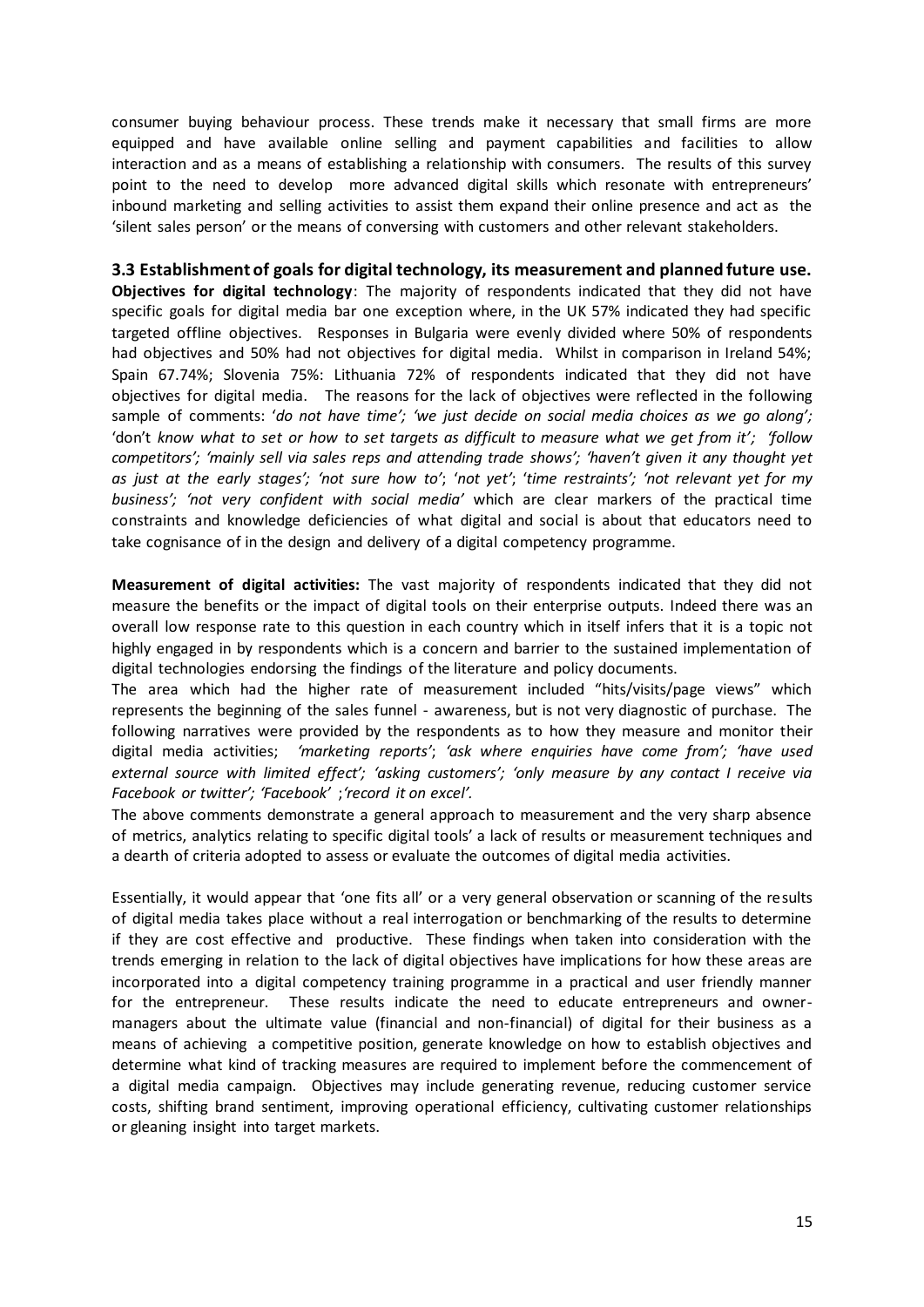**Planned usage of digital technologies:** Primarily, respondents indicated that they would increase their use of digital and social media with a strong emphasis on social media marketing, Facebook as a marketing tool; blogs as marketing tools and Ecommerce.

An interesting point emerges in relation to the percentage of respondents who indicated that they have a learning curve for digital technologies and this is cited by respondents who are more active in their implementation of digital tools. This could suggest that those who are engaged in and active in digital practices are open to learning more about digital technology as a business and marketing tool and indeed may more readily see the need for competency enhancement in this area, relative to entrepreneurs who are not as active in the digital practices. Consequentially, digital skills programmes should ensure programme content and outcomes are developed to cater for the different digital user profile and their existing usage of digital in addition to enterprise characteristics such as sector and customer profile.

### **3.4 Skills, Competencies and Training in Digital Technology**

**Participation in digital technology training:** Of the 205 respondents to the question on training, 67.8% had not participated in any form of digital technology related training which is worth noting given the increase in planned level of activity entrepreneurs and owner-managers have for digital media.

Some common trends and themes emerged in the results of the 32.2% who had participated in training, for instance most popular topics were Facebook; LinkedIn; Website development, where programmes were undertaken on a part time basis. Of the respondents who had participated in training, the most common mode of delivery was via a blended learning approach which combined traditional classroom and online and followed by traditional classroom and mentoring which indicates the importance of the one to one interaction of the participant with the person delivering the content. Generally respondents were very satisfied with their experience of the training (37% rating very satisfied and 41% rating their experience as satisfactory). The training received was located and delivered primarily from the trainers or consultants own organisation.

**Mode and Timing of digital training delivery:** Of note is the trend towards individual topic or module specific courses as opposed to an integrated programme incorporating a suite of related digital technologies and their collective and interrelated use. In line with their previous experience in participating in training, the majority of respondents showed preferences for a blended learning approach combining online and in class delivery, and a second preference for a classroom and mentoring combination of delivery, both preferences emphasising the importance and need for personal induction and face to face interaction with the trainer and educator.

Whilst a variety of time periods were suggested, widespread preference was the 'block' format which did not consume full working days consecutively and therefore afternoon sessions/ evening sessions or one day events were viewed as appropriate for delivery. The responses to these questions should be placed in the context of the type of digital technology undertaken to date which was mainly topic specific and thus would perhaps not demand the longer time duration that a more comprehensive integrated and multi topic digital competencies training programme necessitates.

This detail has value in informing the number of hours or time that should be allocated to training programmes and its frequency of delivery which will be an important design consideration to ensure the sustainable commitment of the entrepreneur to engage in and complete a digital competency training programme. Furthermore, the duration and timing of the programme can be aligned with and indeed may be influenced by the preferred mode of delivery.

**Digital Topics of interest for training**: The list of topics reflect the modular, topic focus of elements of digital technology per se and do not extend to identify the more integrated or holistic strategic perspective of digital technology in developing a digital strategy for their enterprise. The findings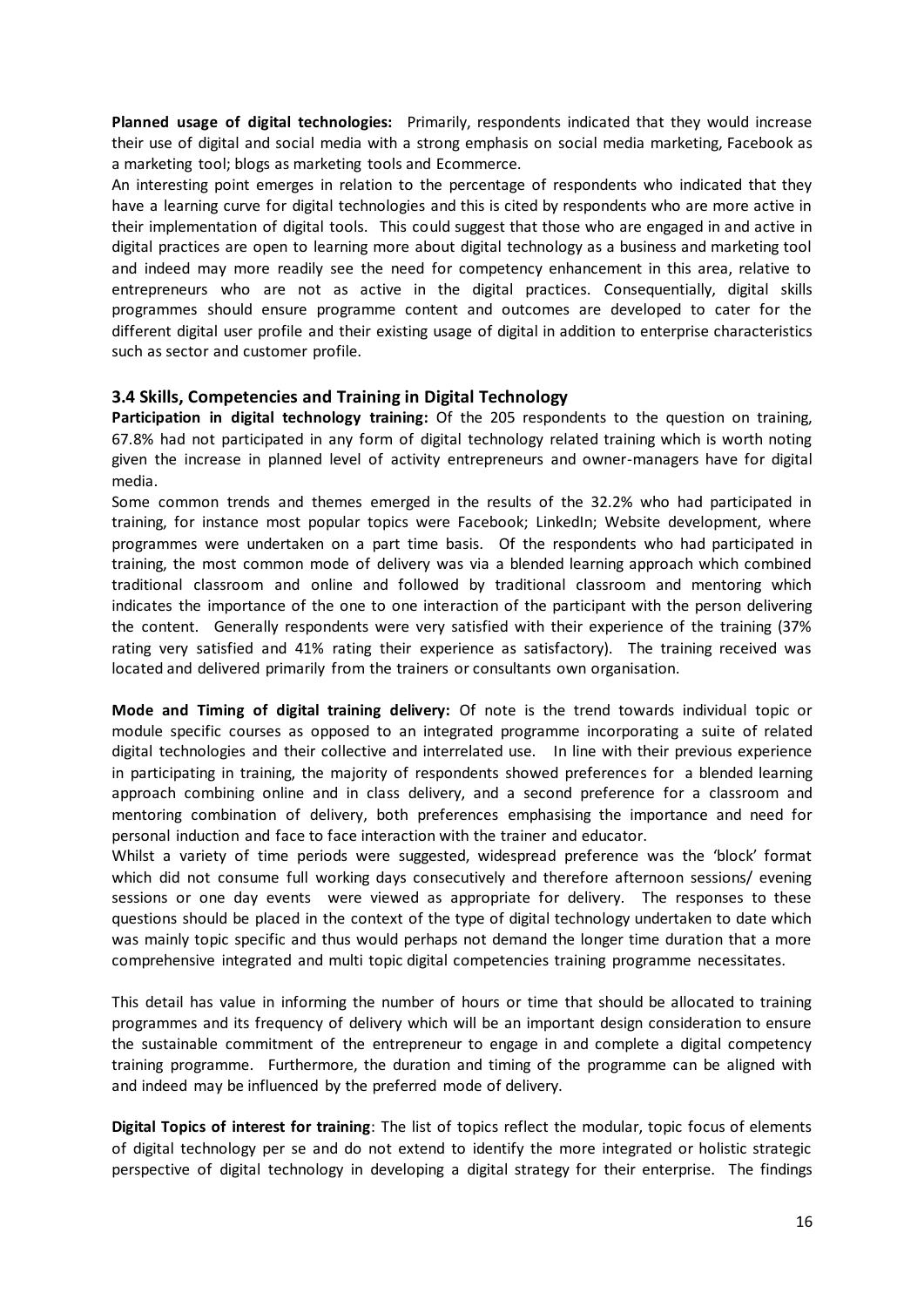are informative as to the perception and interpretation of respondents as to what is needed by their enterprise, which align with the topics many have already received training in or reflect the commonly used digital tools in use by respondents. Central to the design of the digital competency programme is ensuring that content is appropriate and relevant and the summary list of topics (presented in Table 5.0) suggested by respondents can guide content design

|                          | <b>United Kingdom</b>         |                              | Slovenia                      |                          | Lithuania                  |
|--------------------------|-------------------------------|------------------------------|-------------------------------|--------------------------|----------------------------|
|                          | All of it                     |                              | Brand development;            | $\overline{\phantom{a}}$ | Know how to use new        |
|                          | <b>Facebook for Business</b>  |                              | Launching of new product;     |                          | technologies               |
|                          | How to maximise the use of    | $\qquad \qquad \blacksquare$ | Project management;           | $\overline{\phantom{a}}$ | Yes, I myself should be    |
|                          | social media                  |                              | Sales skills                  |                          | understood as running,     |
| $\overline{\phantom{0}}$ | Online marketing strategy     | $\overline{\phantom{a}}$     | Facebook,                     |                          | exercise                   |
| -                        | Mailchimp                     |                              | LinkedIn;                     |                          | Training<br>about<br>their |
| -                        | How to use analytics          | $\overline{\phantom{a}}$     | Blogs;                        |                          | business benefits          |
| $\overline{a}$           | Conducting<br>promotions      | $\overline{\phantom{a}}$     | Promotion;                    |                          | We keep track of the       |
|                          | through social media          |                              | Increasing of web traffic;    |                          | news                       |
| $\overline{\phantom{0}}$ | Social Media for Business     | $\overline{\phantom{a}}$     | <b>Finances</b>               |                          |                            |
|                          | Twitter                       |                              | Use of new tools, integration |                          |                            |
|                          | Website maintenance           |                              | of them into work processes   |                          |                            |
| $\overline{a}$           | Wordpress                     | $\overline{\phantom{a}}$     | Internet marketing            |                          |                            |
|                          | LinkedIn                      |                              | online marketing;             |                          |                            |
|                          | Hootsuite                     | $\blacksquare$               | blogs, web sales;             |                          |                            |
|                          | How digital media can help to | $\overline{\phantom{a}}$     | advanced<br>computer          |                          |                            |
|                          | grow my business              |                              | technologies;                 |                          |                            |
|                          |                               |                              | CRM, BPM, PCM;                |                          |                            |
|                          | <b>Bulgaria</b>               |                              | <b>Ireland</b>                | <b>Spain</b>             |                            |
|                          | Online marketing,             |                              | Online marketing strategy     |                          | Yes, to make an            |
|                          | Digital trends,               | $\qquad \qquad \blacksquare$ | How to use analytics          |                          | enterprise plan            |
|                          | Content creation and          |                              | Social Media for Business     |                          |                            |
|                          | management,                   | $\qquad \qquad -$            | Blogging                      |                          |                            |
| -                        | Networking apps,              | $\overline{\phantom{a}}$     | Website maintenance           |                          |                            |
|                          | Google add word,              |                              | <b>SEO</b>                    |                          |                            |
| -                        | Facebook,                     |                              | How to target customers       |                          |                            |
| -                        | Marketing data science,       |                              | better online                 |                          |                            |
| $\overline{\phantom{0}}$ | webinars,                     | $\overline{\phantom{m}}$     | Measuring results from        |                          |                            |
|                          | YouTube,                      |                              | online activities             |                          |                            |
|                          | Website development           | $\overline{\phantom{a}}$     | How to develop good content   |                          |                            |
|                          |                               |                              |                               |                          |                            |

| <b>Table 5.0 Suggested Digital Training Topics</b> |  |  |  |
|----------------------------------------------------|--|--|--|
|----------------------------------------------------|--|--|--|

Therefore, taking into consideration the above listing, many of the related and similar topics can be developed into themes for inclusion in a digital competency framework. That said it is important and more so necessary to extend competency development beyond digital topics to provide a more holistic and integrated digital training programme to include the steps the entrepreneur should adopt in the final choice of digital tool to adopt, why and how to measure each digital tool's performance. These decisions must be driven and guided by a set of objectives as to what they want to achieve from digital technology, what tools to adopt on an integrated and interlinked basis; how they should be implemented and resourced and their ultimate evaluation and monitoring to determine their return to sales and revenue streams in an effective manner.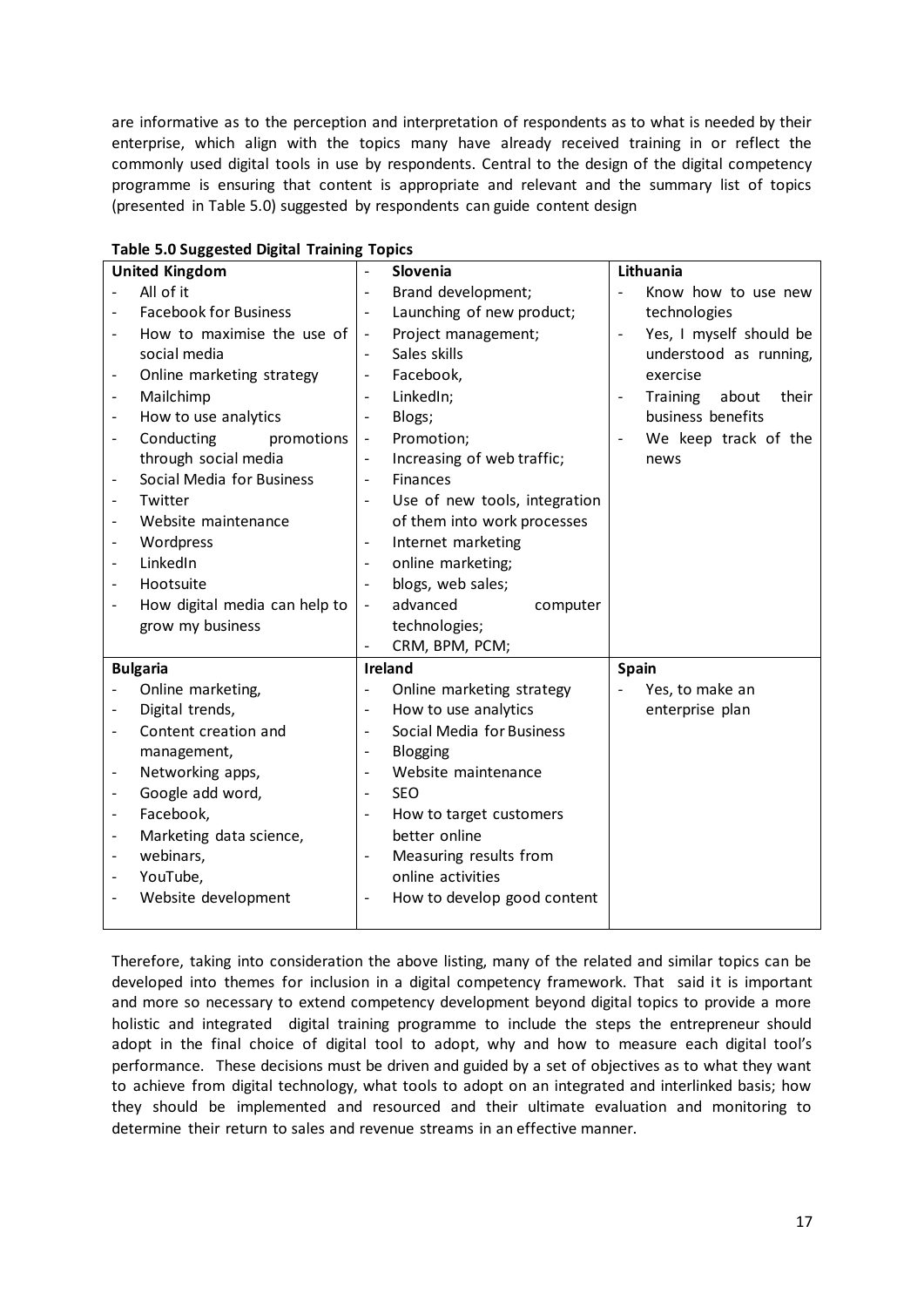**Perceived business opportunities offered by digital technologies:** The narratives provided by respondents to this question produced interesting insights into the language used when discussing digital and their level of awareness of emerging technologies as opposed to commonly known tools as are presented in Table 6.0.

### **Table 6.0 Business Opportunities arising from Digital Technologies**

- Yes it gives a platform for small business to attract attention and build interest around the brand.
- Digital technology does provide greater opportunities for SME but as I have limited knowledge of this media I am finding it difficult to exploit its potential
- No business will be able to grow and exist without using the digital technologies available
- Yes but not an area we are confident in at present
- Yes I do but you need training and support to gain the knowledge and skills to develop your strategy
- Yes, as networking is made easier and contacts can be made across the country and abroad
- Of course, since this is a very favourable option for the promotion of companies and necessary to operate
- you can reach the target group easier / faster
- I think that they are important and at the same time among the cheapest methods of promotion
- Certainly. New businesses may take advantage of web technologies for its promotion
- With small input you can use specific skills, activities
- Absolutely. It saves time and money
- Yes, because they enable them to operate with smaller costs and enable processing large amounts of data, flexibility
- Definitely because this is the cheapest way of communication between the seller and customer
- Allows greater access to more customers and to get closer feedback from customers also means of identifying new ideas for products
- I think they do but would like to hear about the specific benefits
- Along with the typical focus on social media marketing I would like it if there was a focus on customer management systems. mobile marketing and ecommerce, social networking and online video
- Digital technology is a very very wide area ... it's a little like asking does electricity offer opportunities to grow the business!
- Yes. Mobile applications such as Salesforce
- Yes and no, as all depends in time and resources available in that particular small business
- Yes. Technology will "eliminate" some expensive work positions (employees)
- All start-ups the reference, it is now very popular, and without it is impossible to run business successfully.
- Digital technology optimizes the work process itself. Since this can be done in many areas, there is a wide range of activities of the establishment.
- I think so, because the use of digital technology provides more opportunities to advertise and find new customers, build relationships with partners.
- Well, this trade developed after all the Internet. Without the Internet we cannot be successful in the market
- I do not have experience, but looking at what is happening in the world helps
- Yes. I have many years of experience in managerial positions and you would have the impact of technology on business where I worked, I think the same will and walking along my business
- I think that via digital way people get more information.
- Yes, and it is on the beginning of the development, All people are more and more involved in it.
- Yes, I think that helps to develop a business, create networks, and the people themselves are beginning to show interest.
- It helps to find new clients; services providers can share their activities.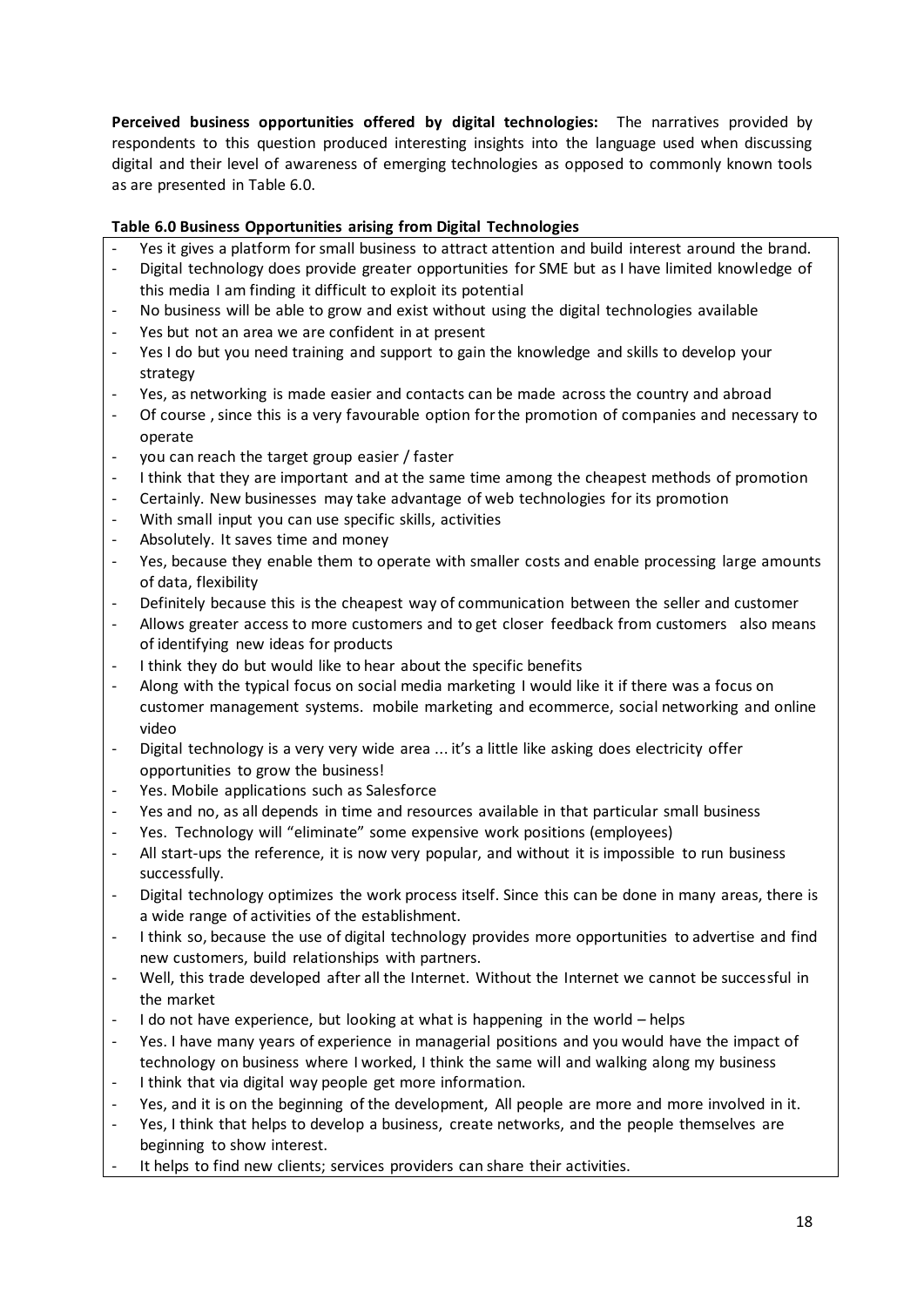When reviewed these comments have consequences for the development of a digital competency training programmes on a number of fronts, such as it demonstrates the digital language used and its level and depth; it demonstrates the vagueness of what digital is about and what it can achieve in an entrepreneurial context; it highlights the level of knowledge, or lack of understanding of the emerging digital tools and technologies. Essentially there is an acceptance that it is an inevitable aspect of business but not sure what aspects are most relevant for them.

**Challenges and fears associated with digital technologies:** Common trends emerged in terms of the concerns entrepreneurs have about using digital technology across the partner countries and these resonate on the personal or internal resources constraints and secondly with the technology itself and its functionality. From the personal entrepreneurial perspective, challenges relate to a lack of people, insufficient digital skills and the scarcity of the entrepreneur's time to develop digital content and to maintain digital platforms. These concerns are compounded by the lack of knowledge about digital technology, exposure to information overload and their ability to keep up to date with social and digital media advancements. In relation to the more technical concerns, issues of security of information, payments, control of information, manipulation of information etc. were mentioned. These need to be addressed and alleviated for the entrepreneur to provide greater reassurance of the safety of internal and external information contained on their site and in particular in relation to payment and in the establishment of ecommerce sites which was an area in need of development cited by a number of respondents.

**Digital technologies dominating enterprise activity over the next year:** The phrases from respondents describing the influential technologies centred on individual tools and platforms with multiple repetitions of tools such as Twitter; LinkedIn and Facebook. To a lesser extent the cloud, mobile technologies, blogs, were mentioned as tools that would dominate. In addition to the suggestions a number of respondents in each country also suggested that they '*were unsure'*; '*did not kno*w *what ones'* would dominate their business over the next few years.

Consequentially, the results demonstrate a somewhat narrow interpretation as to the emerging technologies and their likely impact or benefits that they could deliver to their enterprise. This is an important learning from the results as it highlights the need to increase the baseline level of knowledge and understanding of the applications of emerging digital technologies in the small firm context and how to leverage their potential for increased business performance.

The next section reports the findings from the entrepreneurial trainers and educators survey to reveal the matching enterprise training supply side perspective on the practices and understanding of digital as it applies to enterprise learning from the supply side dimension.

#### **4.0 Educators Use of Digital Technologies -Key Research Findings**

#### **4.1 Respondent Profile - Personal and Employment Profile**

A combination of trainers, educators, mentors and consultants representing third level institutions, private training organisations, public and private sector organisations comprised the 141 respondents to this survey. The number of respondents by country is displayed in Table 7.0.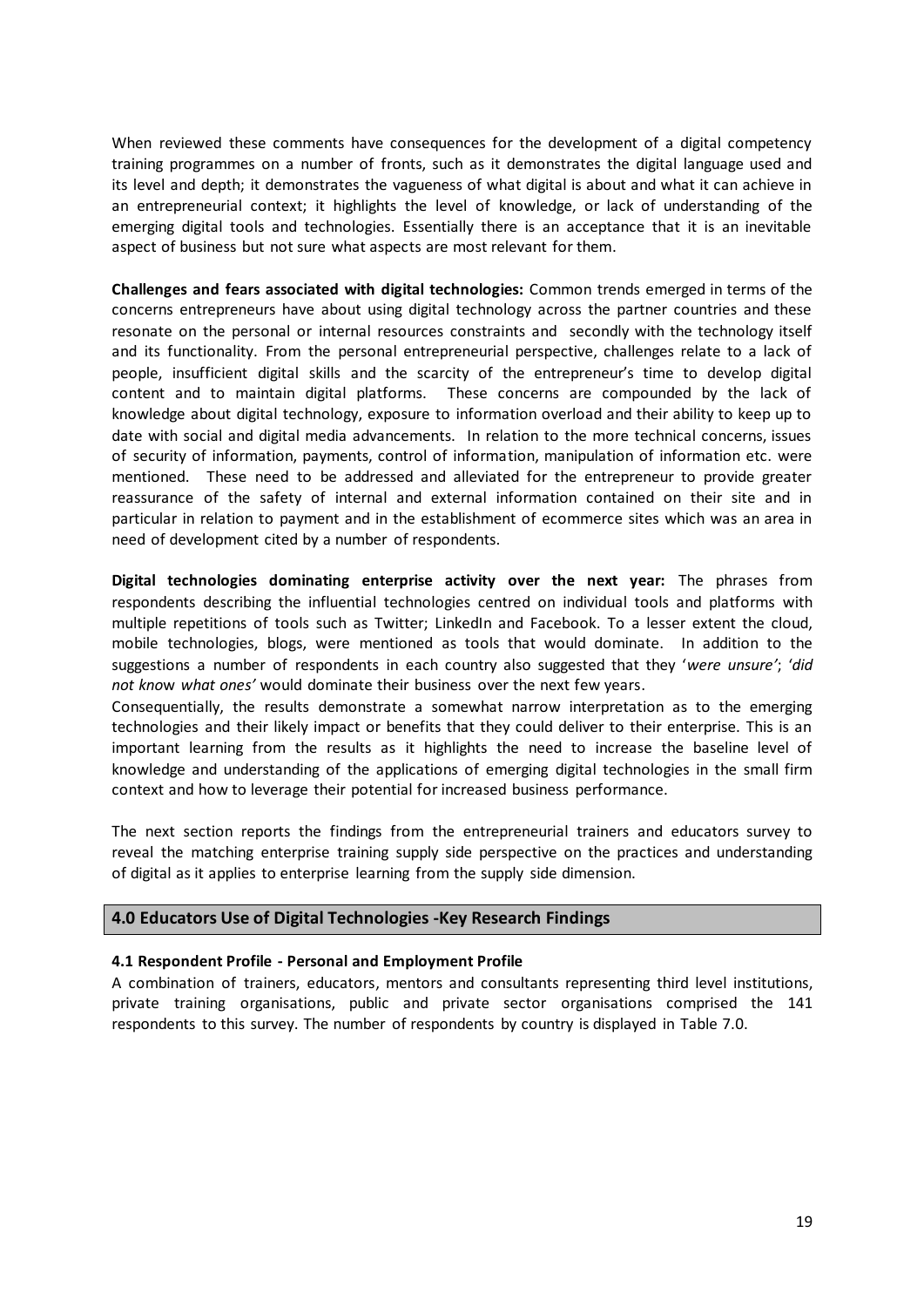| Country           | <b>Number of Respondents</b> | Percentage response rate |
|-------------------|------------------------------|--------------------------|
| United Kingdom    | 31                           | 21.9                     |
| Spain             | 19                           | 13.5                     |
| Lithuania         | 28                           | 19.8                     |
| <b>Bulgaria</b>   | 9                            | 6.4                      |
| Slovenia          | 19                           | 13.5                     |
| Ireland           | 35                           | 24.9                     |
| Total respondents | 141                          | 100                      |

#### **Table 70 Respondent Profile**

The profiles of enterprise educator and trainer (ETE) varied in demographics and experience and across the digital spectrum of digital native to digital immigrant. The majority of respondents were female (63.8%) and the sample consisted of an even mix of respondents aged between of 31-40 years (30.5 %) and 41-50 years (33.3%) with 24.8% aged 51 years plus. Concurring with their age cohorts, respondents had accumulated extensive experience in the delivery of entrepreneurship education programmes, where 30.5% had accumulated 6 to 10 years' experience; 22% having acquired more than 15 years' experience and 19.9% had attained between 11 and 15 years training experience. This experience consisted of delivering enterprise programmes to smaller groups, where group sizes of between 4 and 10 and 11 and 20 people were most commonly cited across the partner countries. The larger groups of 51-80 and 81 above of entrepreneurial learner were more evident in full time education programmes and at third level educational institutions.

Consistent with the variety of respondent roles they also displayed experience in delivering a comprehensive range of enterprise related modules and programmes which dealt with the start up to growing and internationalising a small business. Experience was also held in delivering related enterprise modules on functional aspects of the business (marketing; finance, accounting for startups, project management, etc.).

Respondents represented a variety of roles related to teaching, training, lecturing, mentoring, and consultancy to mainly learners who were predominantly in the 21–30 years age cohort, followed by entrepreneurial learners aged between 31 and 40 years. All respondents indicated that they had experience of working with a mix of ages. The public sector was the dominant employer of this group and while engaged by the public sector some respondents gained experience of working with private sector training and development companies to deliver enterprise training and education programmes.

## **4.2 Digital Technologies Practices, of Enterprise Education**

**Use of Digital Technology:** The results indicate that digital technology is used as a conduit through which content and assessments are delivered and made accessible to learners, who in many cases are not attending full time education or training programmes. Further the use is one directional in nature using existing technologies as opposed to developing personalised interactive exercises or engaging digital technologies specific to a group or enterprise programme (e.g. videos; webinars; podcasts; blogs etc.)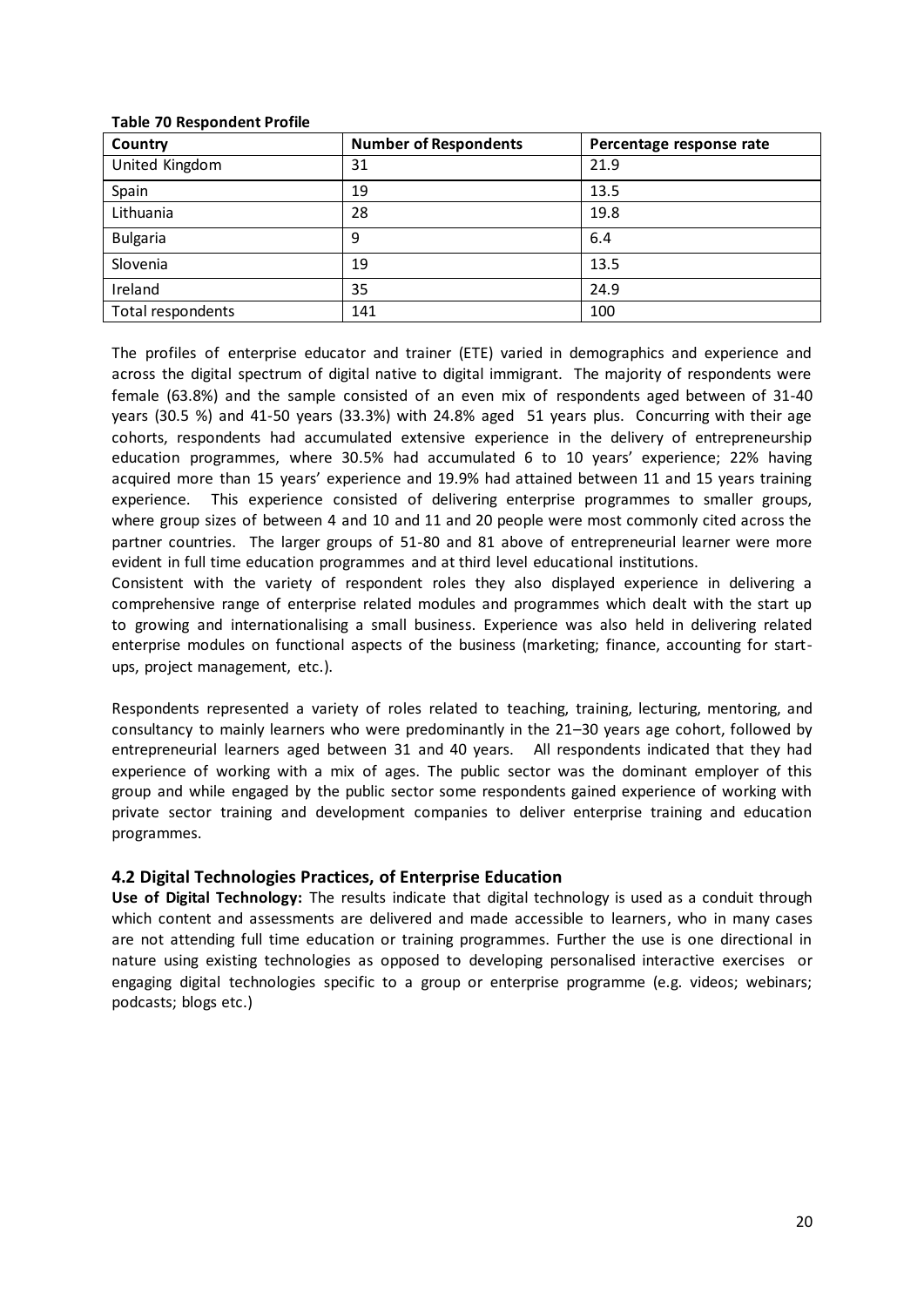**Objectives for the use of digital in enterprise education:** A variation of objectives with similar underpinning themes were cited by respondents in each country as are presented in the narratives contained in the Table 8.0.

### **Table 8.0 Objectives for the use of Digital Technology in Enterprise Education**

- More effective work and cooperation with/between participants
- Availability of contents anytime, anyplace'
- Adaptability towards participants
- Better reach of customers
- Establishment of interactive communication outside of specific class; encouragement for usage of digital technologies in seeking of information necessary for team and individual assignments; encouragement of teamwork in e-environment; encouragement for seeking and studying of good practices; testing before crucial tests; business simulation games
- Holistic insight into specific topic/class, encouragement of students to search for relevant information, encouragement of innovative study approaches (for example: blogs for stating their own views on specific area which requires previous study and understanding of a topic
- It's Convenience/Access anytime
- Get Learn to use/ Comfortable with digital technology
- Supporting the learning experience of student
- More enjoyable learning experience/Greater engagement
- Learning through the use of games and simulations, efficiency in online communication
- Decrease the administrative expenses for the course
- To increase competition
- To prepare young people for future work
- For better communication and involvement of co-workers
- To differentiate way of studies, to make it more attractive
- To make a work faster, more effectively
- To facilitate completion of business plans and financial forecast
- To enable women to use the internet and social media to support their businesses

Digital technology was used with multiple objectives which focussed on the benefits of the infrastructure of technology and secondly on using digital tools to enhance pedagogy and learning outcomes for learners. Respondents focussed on the use of technology as an enabler and means of communication and dissemination which was dependant on the available infrastructure of digital technology to do this successfully. Technology was viewed to increase educator efficiencies and create greater access to the entrepreneurial learner.

The pedagogical related objectives resonated on enhancing the professional skills set of the learner such as generating confidence and greater experience in the use of digital technologies that relate to the business needs. The findings reveal that while digital technology objectives are in place they are traditional and relatively standard educator ones and do not bring to the fore any creative aspirations for imparting more 'digitalised mind-set' or knowledge into the learner.

**Digital Use in the delivery of enterprise education:** The respondents to this question were consensual in their agreement (85%) that technology should not be a substitute for the educator rather, used by the educator as part of the delivery process. When this response is taken into consideration with the reasons digital technology is used in the delivery of programmes (distributing notes/reading material and notices about the subject/classes; facilitating online student to student discussion; for class announcements) it provides a deeper insight into the more traditional use of digital technology in the content and also in its role in the delivery of entrepreneurship education programmes.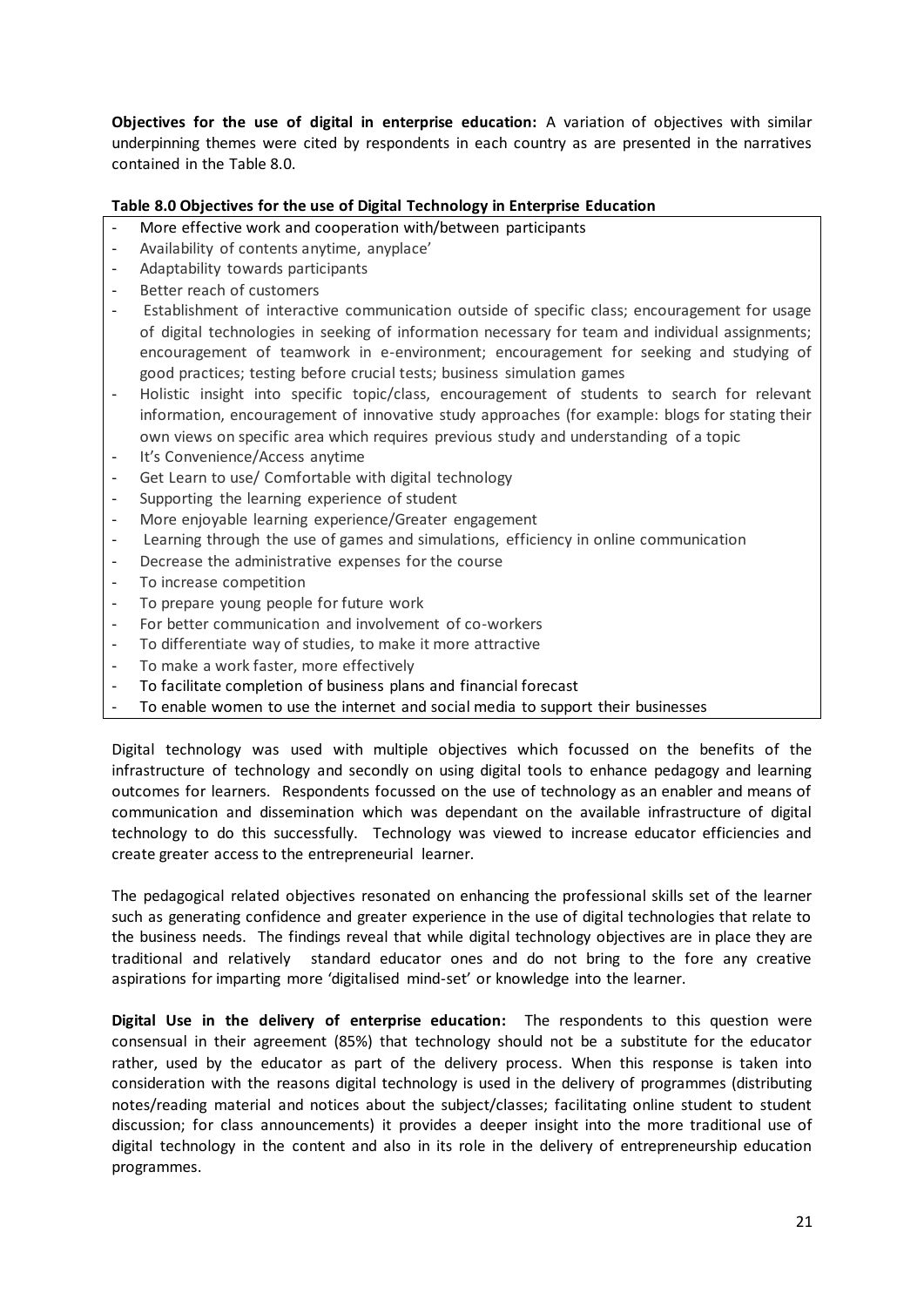**Use of Digital between personal and Work:** Of the 125 responses to this question 65.6% indicated that they used technology mostly for work reasons and 32% highlighted that they used it for equal amounts of personal and work purposes suggesting an interest and awareness of digital but yet, it does not appear to transfer into enterprise education programme development and delivery. As expected the majority of educators possessed an account with a professional networking site (86.6%) with LinkedIn as the most popular site mentioned followed by Facebook. Twitter was viewed as second most important and more so for United Kingdom and Irish respondents.

#### **4.3 Barriers, Benefits and Challenges in applying Digital technologies**

**Barriers to the adoption of Digital technologies:** The most frequently cited barriers relate to aspects of the technology itself, such as issues about loss of control of the interpretation of content as it passes to the learner and how to ensure safety and security of the information on networks, which point to the need for the employing institution and organisations to have these issues addressed. The existence of an overall institutional/organisation digital strategy should address these issues. This was a topic emerging in the literature where Plomp et al., 2008; Shear et al., 2010a; Shear et al., 2011) strongly endorsed that the commitment to the use of digital technologies must be translated into the provision of resources to support the learner and the educator. It also promotes the imperative for the professional development of the educator to ensure that they are equipped with digital skills and secondly digital pedagogy and assessment and have the necessary infrastructure in place to achieve appropriate digital learning outcomes**.** 

**Benefits of digital technologies in the delivery of enterprise courses:** The benefits revolved around how technology created greater access to more students and allowed for speedier and seamless contact with the entrepreneurial learner and equally allowed the entrepreneurial learner to have speedier and more direct access to the educator at all times. This facilitated the adult or entrepreneurial learner who was not located in a structured full time programme.

The positive aspects of digital technology are less obvious in areas such as developing enterprising skills, the development of enterprise decision making skills, personal or communication skills or providing flexibility to respond to a variety of learners which are important points to consider in any programme development and design.

**Challenges encountered in the adoption of digital technology for enterprise education**: The barriers to the use of digital technologies identified those connected with access to technology and technical supports aligned with challenges relating to the lack of confidence and skills in the use and trialling of digital technology in the delivery of enterprise training programmes. The analysis of this question and its low response rate and the number of 'not relevant' responses suggests that there are no major barriers to the use of digital technology. Of note is the issue in relation to the lack of time to spend on developing digital as part of their curriculum, which could be viewed as a contradiction or against the ethos of their core business of teaching which requires a time commitment to learn on the educators part and the imperative to constantly update themselves in what they are educating for!.

Questions arise as to how can digital as a conduit, enable the acquisition and development and indeed the testing of eLeadership and eSkills which are promoted by many policy documents. Enterprise programmes must incorporate digital technologies as they apply to the context of the start-up or established enterprise and the application can be best understood by leaners though incorporating practice based assessment and practical entrepreneurial related projects with a digital focus and theme.

In considering these issues decisions need to be made on how best to incorporate non-digital delivery methods to complement and support digital technologies for the topics of personal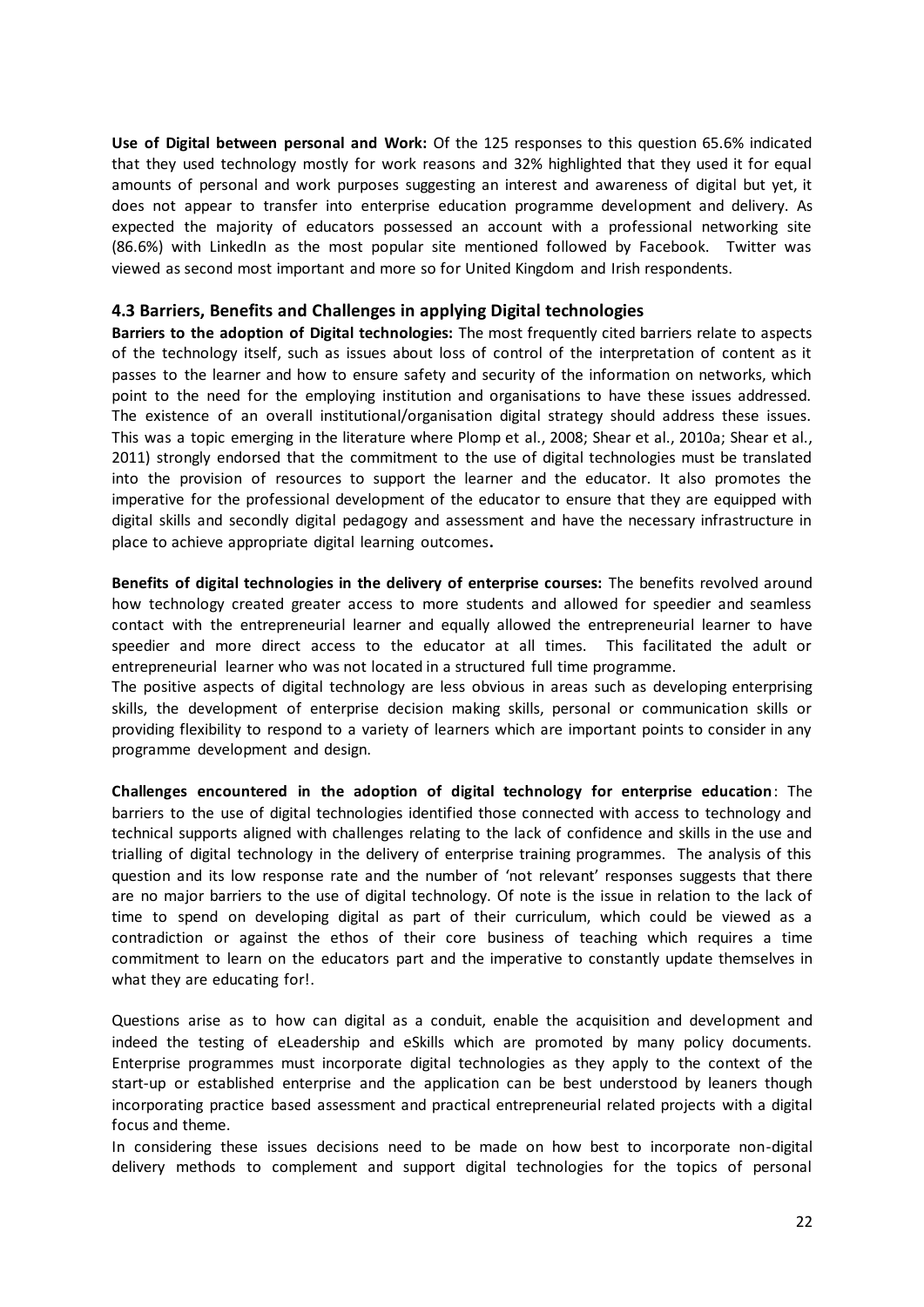communication, decision making and the skills pertinent and necessary for the entrepreneur to possess.

This finding suggests that educators are not fully capitalising on the functionalities or the potential of digital in learning and delivery and it is important that technology per se on its own is not the sole or primary driver of the delivery mechanism nor should the emphasis on technology drive or be the main determinant of content, assessment or personal skills development. As is the case in the literature, technology is the tool, or digital technologies provide the conduit or platforms on which to develop a more digital savvy enterprise learner and be in a position to more relevantly transfer this learning into starting and developing a new business.

**Good practice Digital Technology adopted in entrepreneurial learning:** The examples provided demonstrate the range of possible good practices which can be further researched as a means of identifying topics inclusion in a digital competency training programme and more so issues in relation to delivery and pedagogy and ideas on how digital can be incorporated to enhance the appropriate digital skills competencies and practice for entrepreneurial learners. Key themes in these good practices emphasis interactive and practice based learning for a range of digital tools.

So taking into consideration infrastructural and hardware issues efforts must be made to ensure educators become more confident and comfortable in the use of digital technology beyond the dissemination of notes. The barriers to learning about and engaging in the adoption of enterprise relevant digital technology must be clearly communicated so that educators comprehend that despite time being a barrier, that engaging in digital as part of enterprise learning is ultimately necessary and it will also generate long term professional and pedagogical benefits. Moreover, as educators will in the future be engaged with a younger age cohort of entrepreneurial learner or one who is more digitally equipped and competent then the educator must be capable and confident in meeting their needs.

#### **4.4 Skills, Competencies and Training in Digital Technology**

**Participation in Digital Training and topics of interest for training:** The majority, 71% of respondents had not participated in digital training. As with the responses from the entrepreneurs survey a broad range of topics emerge which are related to the popular and commonly used digital media tools. As with the entrepreneur's results, suggestions were given on a single topic or digital subject basis and less attention to training needs on a more holistic perspective of digital marketing as it applies across business activities.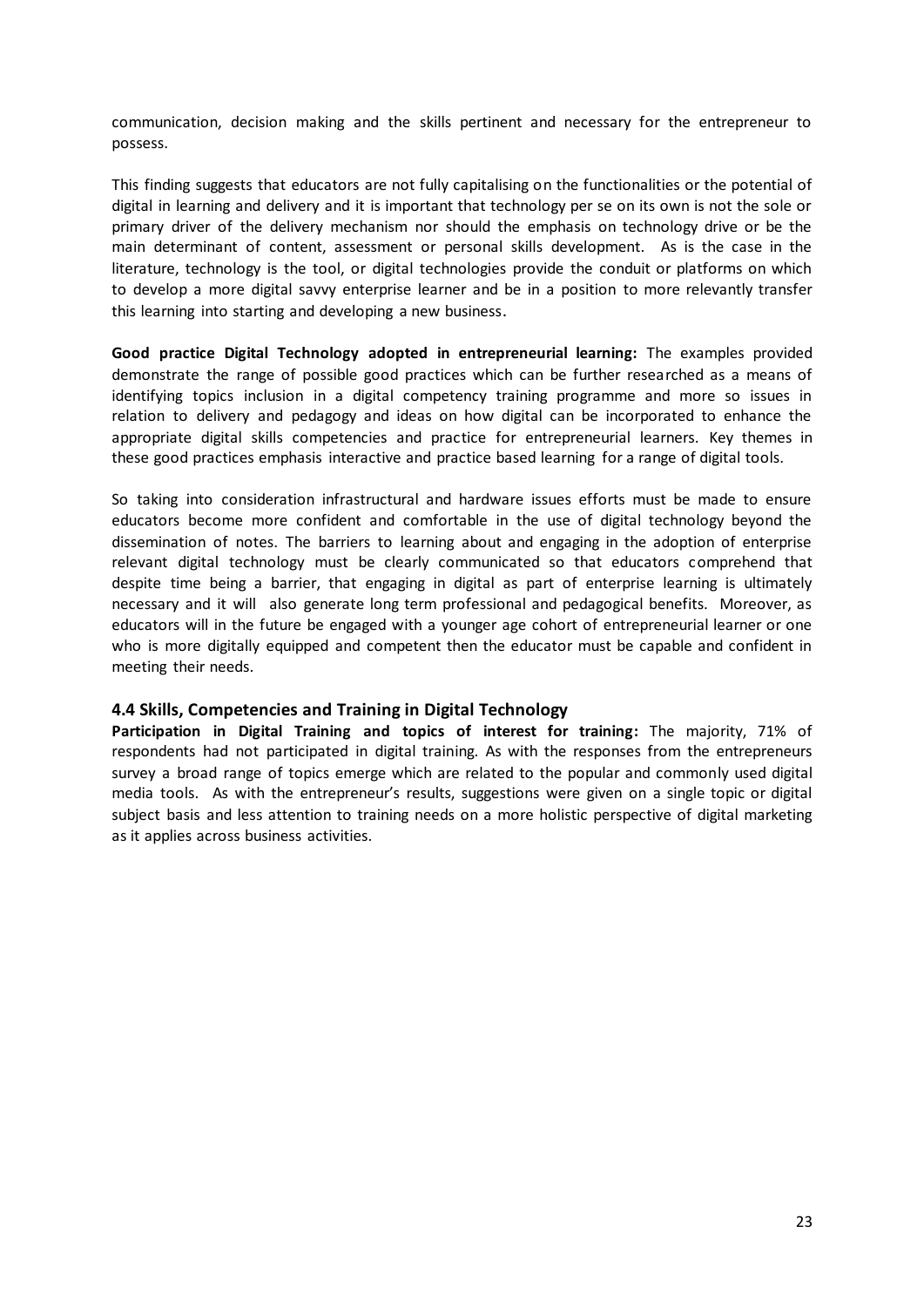The following table presents a summary of the common topics where training was required.

| <b>UNITED KINGDOM</b>                                   | <b>IRELAND</b>                                       | <b>SLOVENIA</b>                                            |
|---------------------------------------------------------|------------------------------------------------------|------------------------------------------------------------|
| I would like to improve my                              | $\blacksquare$<br>ecommerce, selling online          | Learning of new approaches                                 |
| knowledge and skills in using                           | $\Box$<br>emarketing,<br>mobile                      | Social media<br>$\overline{\phantom{m}}$                   |
| prezzi and survey / polling                             | technology,                                          | New technologies<br>$\overline{\phantom{a}}$               |
| programmes. Also to learn                               | Yes - how to interlink different<br>$\blacksquare$   | technologies,<br>New<br>world<br>$\overline{\phantom{a}}$  |
| about new simulation games                              | into<br>digital<br>sources<br>one                    | trends                                                     |
| etc.                                                    | platform;<br>how<br>to<br>create                     | Types of technology and its<br>$\overline{\phantom{a}}$    |
| Numerous - as technology<br>$\overline{\phantom{0}}$    | engaging content that offers                         | practical use                                              |
| keeps moving forward while I                            | choices to students in how                           | Video<br>$\overline{a}$                                    |
| struggle to keep up                                     | they learn;                                          | Detailed<br>presentation<br>$\Box$<br>οf                   |
| film making                                             | new tools to enhance the<br>$\Box$                   | (dis)advantages of all options                             |
| Website Development and<br>$\qquad \qquad \blacksquare$ | learner experience - specific                        | which<br>the<br>e-environment                              |
| Search Engine Optimisation                              | examples of how others have                          | provides                                                   |
| need time to<br>explore<br>$\mathbf{L}$                 | integrated<br>technology                             | Combination<br>of<br>different                             |
| appropriate tools and funding                           | successfully in their modules                        | technologies, data protection                              |
| to pay for platforms and tools                          | $\Box$<br>Interest in knowing more                   | in internet, advanced Excel                                |
| that are useful. I need a leaner                        | how<br>to<br>develop<br>about                        | Usage of video content,                                    |
|                                                         | SEO;<br>Analytics;                                   | preparation of video materials                             |
| procurement process                                     | content;<br>media<br>measuring                       |                                                            |
|                                                         | social                                               | for learning                                               |
|                                                         | activity                                             | Combination<br>of e-learning                               |
|                                                         | Designing social media plans                         | with learning in classroom                                 |
|                                                         | small<br>firms,<br>for<br>website                    | Social media<br>$\overline{\phantom{a}}$                   |
|                                                         | development; online selling                          | Innovation in technology                                   |
|                                                         | and email marketing                                  | Usage of different types of                                |
|                                                         | for<br>Twitter<br>business;                          | technologies                                               |
|                                                         | ecommerce trends measuring                           | Combining technologies                                     |
|                                                         | social media impact                                  | Data protection on world wide                              |
|                                                         | Online<br>selling,<br>producing<br>$\blacksquare$    | web                                                        |
|                                                         | effective<br>blogs,<br>video                         | Microsoft Excel advanced level<br>$\overline{\phantom{a}}$ |
|                                                         | marketing and online CRM                             | The use of video content and<br>$\overline{\phantom{a}}$   |
|                                                         | How to track and measure<br>$\overline{\phantom{a}}$ | preparation<br>of these<br>for                             |
|                                                         | social media activity and                            | learning                                                   |
|                                                         | relate to costs of doing it;                         | Interactive materials<br>$\overline{\phantom{a}}$          |
|                                                         | CRM via online methods;                              | Webinar<br>$\overline{\phantom{a}}$                        |
|                                                         | online networking                                    | Mailchimp                                                  |
|                                                         | Ecommerce; developing aps;                           |                                                            |
|                                                         | effective content design                             |                                                            |
|                                                         | Webinar development; SEO;                            |                                                            |
|                                                         | Analytics; digital customer                          |                                                            |
|                                                         | service                                              |                                                            |
|                                                         | Ecommerce<br>mobile<br>and                           |                                                            |
|                                                         | marketing strategies                                 |                                                            |
|                                                         | Turn tin and Policies and                            |                                                            |
|                                                         | procedures for assessing using                       |                                                            |
|                                                         | digital tools.                                       |                                                            |
|                                                         | Training for online assessment                       |                                                            |
|                                                         | and eLearning material design                        |                                                            |
|                                                         | ecommerce and ebusiness;                             |                                                            |
|                                                         | cloud computing                                      |                                                            |
|                                                         |                                                      |                                                            |

## **Table 9.0 Digital Topics suggested for Training**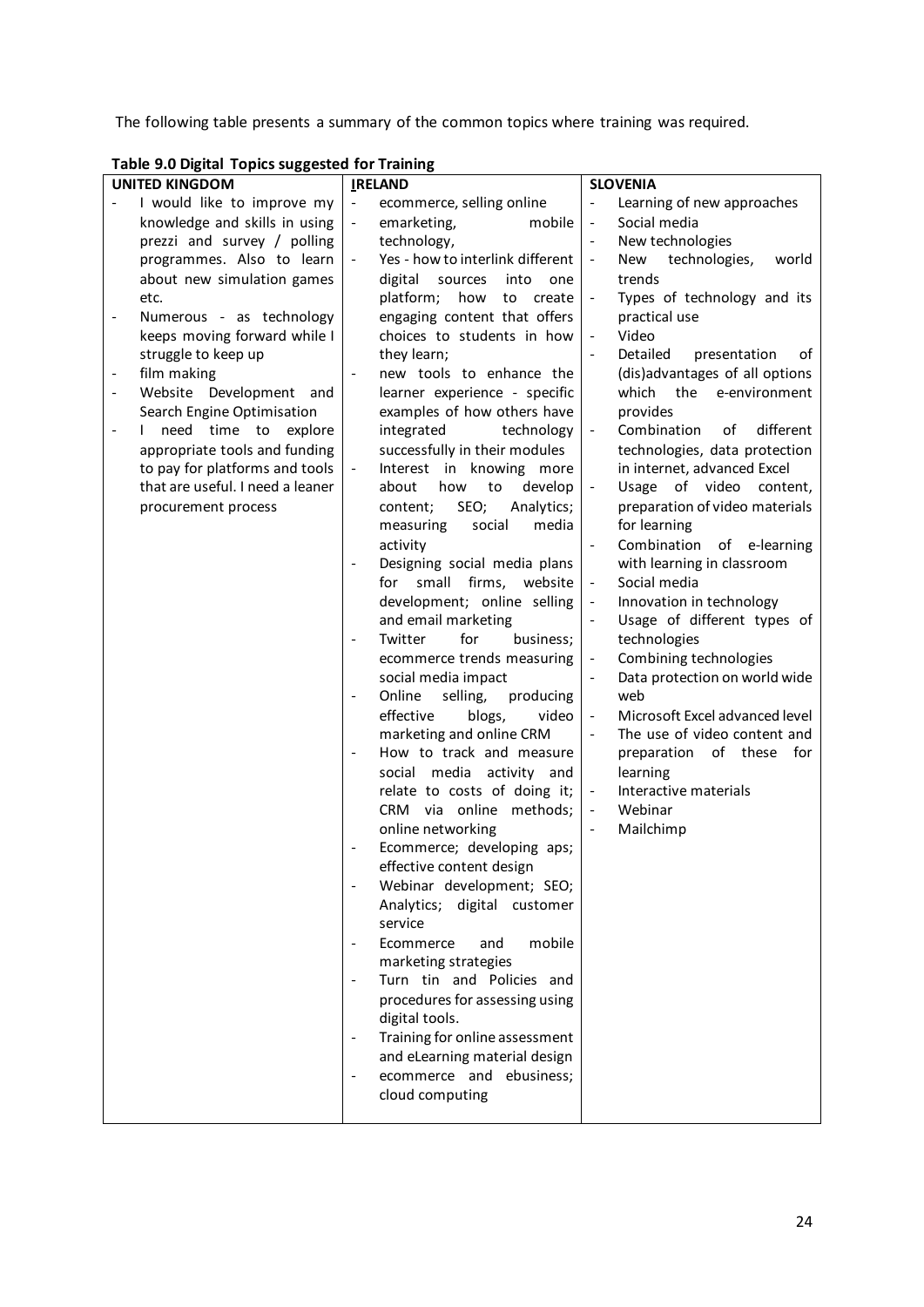**Digital technologies which will impact on role of entrepreneurial educator over the next five years:**  Whilst some differences existed by partner institutions a number of common areas of technology emerged such as website, mobile technologies, online platforms, apps; google platforms.

A number of comments such as 'don't know'; 'too many' and 'unsure' comments were obtained, which highlights an important issue to address as if educators are not aware of the emerging digital technologies for entrepreneurs then the digital needs of the entrepreneur will not be addressed in a sufficient manner. This finding, when taken into consideration with the results emerging from the entrepreneurs brings to the fore the digital divide between 'theory and practice' which our research shows may be founded in the lack of skills and competencies or insufficient knowledge of digital as it applies to the entrepreneurial context of the educator. So irrespective of the digital needs articulated by the entrepreneurs in their survey, if the entrepreneurial educator does not possess the relevant knowledge and skills then the digital competency gap of the entrepreneur will not be bridged.

The results of the entrepreneur/trainer educator survey raises debate if and how the current level and adoption of digital in enterprise education prepares enterprise learners to adapt, take on new roles and develop new opportunities in an increasingly digitalised marketplace? Moreover, these findings raise questions as the enterprise educator/trainer adopts a narrow and topic driven understanding of digital technology, then, is this what is influencing current digital training on offer to entrepreneurs? If so, then the provision of digital technology programmes is driven by the educator skills as opposed to the needs and requirements of the entrepreneur at the various stages of enterprise start up and growth. This empirical study addresses that issue and the provision of the multi stakeholder viewpoints ensures that the ultimate client needs (the entrepreneur) are known and met through the provision of a relevant digital training programme  $-$  a bottom up or needs analysis driven approach to digital programme design and delivery. This bottom up approach is further informed by the inclusion of the results of the survey of entrepreneurial learners on their digital practices and skills needs. These results are presented in the next section.

## **5.0 Entrepreneurial Learners Use of Digital Technologies – Key Research Findings**

#### **5.1 Entrepreneurial Learner Profile**

The sample consisted of 102 entrepreneurial learners and the country breakdown is presented the Table 10.0 below.

|                 | <b>Number</b><br>of<br>respondents |                     |
|-----------------|------------------------------------|---------------------|
| Country         | $(N=102)$                          | Response percentage |
| Ireland         | 35                                 | 34.3                |
| UK              | 13                                 | 12.7                |
| Spain           |                                    | 6.9                 |
| Lithuania       | 17                                 | 16.7                |
| <b>Bulgaria</b> | 14                                 | 13.7                |
| Slovenia        | 16                                 | 15.7                |

#### **Table 10.0 Respondent Profile by Country of Origin**

The majority of respondents were female (64%) and the sample of respondents spanned different age cohorts, employment categories and were in both full and part time education. Just over 15% of the respondents were less than 21 years and 32% of respondents were aged between 22 and 25 years with the remaining 53% over 26 years. This age spectrum reflects individuals across the digital native classification, with the digital native used to describe people born after 1980 (Prensky 2001), from the Net-Generation (Jones and Shao, 2011; Bennett, Maton and Kervin, 2008) or also known as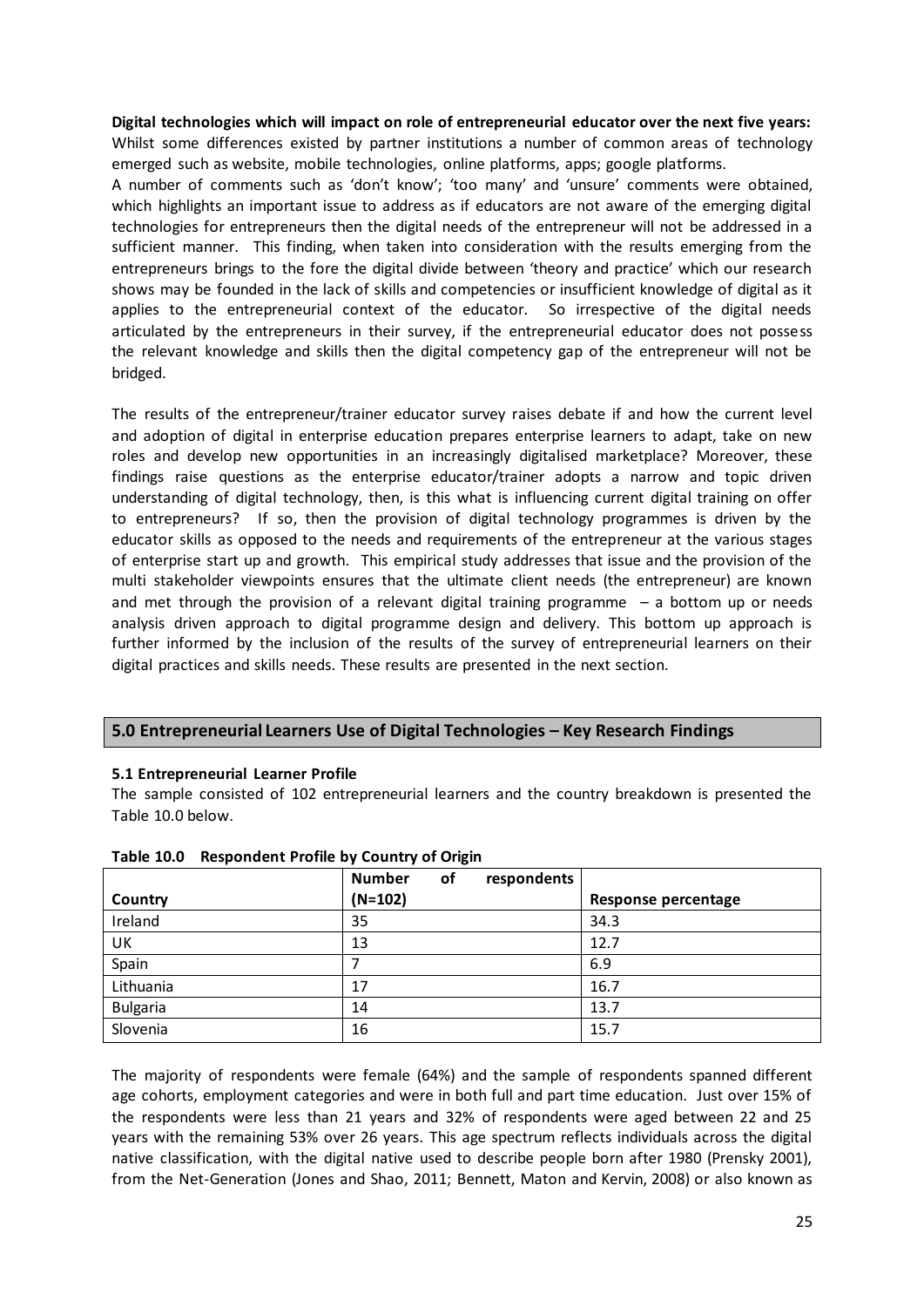the new millennium learners (OECD 2008). These learners are able to intuitively use a variety of digital devices and navigate the internet as it's been a natural part of their growing up and thus expectations and perceptions of the role and value of digital technologies is viewed as part of their identity (Jones and Shao 2011; Bennett, et al. 2008). The breakdown by age is presented in Table 11.0.

| <b>Age Profile</b>  | Ireland        | UK | <b>Spain</b>   | Lithuania | <b>Bulgaria</b> | Slovenia | <b>Number</b> | <b>Response %</b> |
|---------------------|----------------|----|----------------|-----------|-----------------|----------|---------------|-------------------|
|                     |                |    |                |           |                 |          | responded     |                   |
| $15-18$ years       | $\overline{2}$ | 0  | 1              | 0         | 0               | 0        |               | 2.9               |
| 19-21 years         | 9              |    | 1              | 0         | 0               |          | 12            | 11.8              |
| 22-25 years         | 16             |    | 3              | 2         |                 | 8        | 32            | 31.4              |
| 26<br>vears<br>plus | 8              | 11 | $\overline{2}$ | 15        | 12              |          | 55            | 53.9              |
| Total               | 35             | 13 |                | 17        | 14              | 16       | 102           | 100.0             |

**Table 11.0 Age profile of Respondents** 

The analysis shows slight variation in age groups by country with the majority of younger learners falling into the Irish sample of respondents. The mixed learner age profile demonstrates the broad nature and diversity of age groups who are participating in enterprise training and education and thus represent the needs of a target market for digital competency training programmes.

Respondents possessed a wide variety of educational achievements across disciplines beyond business and management. In reviewing the level of the awards held by respondent's cognisance must be taken of the country specific nature of the awards and note that each country has its own accreditation and awarding bodies and thus the level or how the awards are described will vary. The majority of respondents had completed second level education and participated in on-going training or further education programmes.

In addition to the more formal educational qualifications the respondents had and were engaged in developing their entrepreneurial mind-set and understanding by completing a range of enterprise related training or educational modules. The modules included entrepreneurship as a focus and those where entrepreneurship was linked in with functional specialist topics. The variety of modules completed, when examined in relation to both the variation and heterogeneity of learner profiles and the type and mix of educational providers heightens the increasing popularity and interest in entrepreneurship learning and the need to increase access and availability to a multi participant sector and beyond the traditional educational institution. Increasing access and the ability to customise entrepreneurial learning to the diverse range of learners can be facilitated by the use of digital technology. These findings are in line with those of the Modernisation of Higher Education Report (2014) which highlighted that the landscape of learning has changed dramatically with increasing opportunities for open and distance learning as technological capacities have evolved creating the potential to reach more and newer target groups of learners in a more flexible manner.

#### **5.2 Entrepreneurial Learner Familiarity and use of Digital Tools and sites**

**Access to digital Technologies:** As expected the vast majority of learners had ready and constant availability to multiple technologies including laptops, tablets, MP3 players allowing greater flexibility and access by learners to information and consequently to training. These results support the notion put forward in the digital technology user literature and policy that the 'net generation' of learner is tightly linked with technology where it is a natural and expected part of their daily lives and thus will naturally be used in their work life in the same manner (digital consumers think of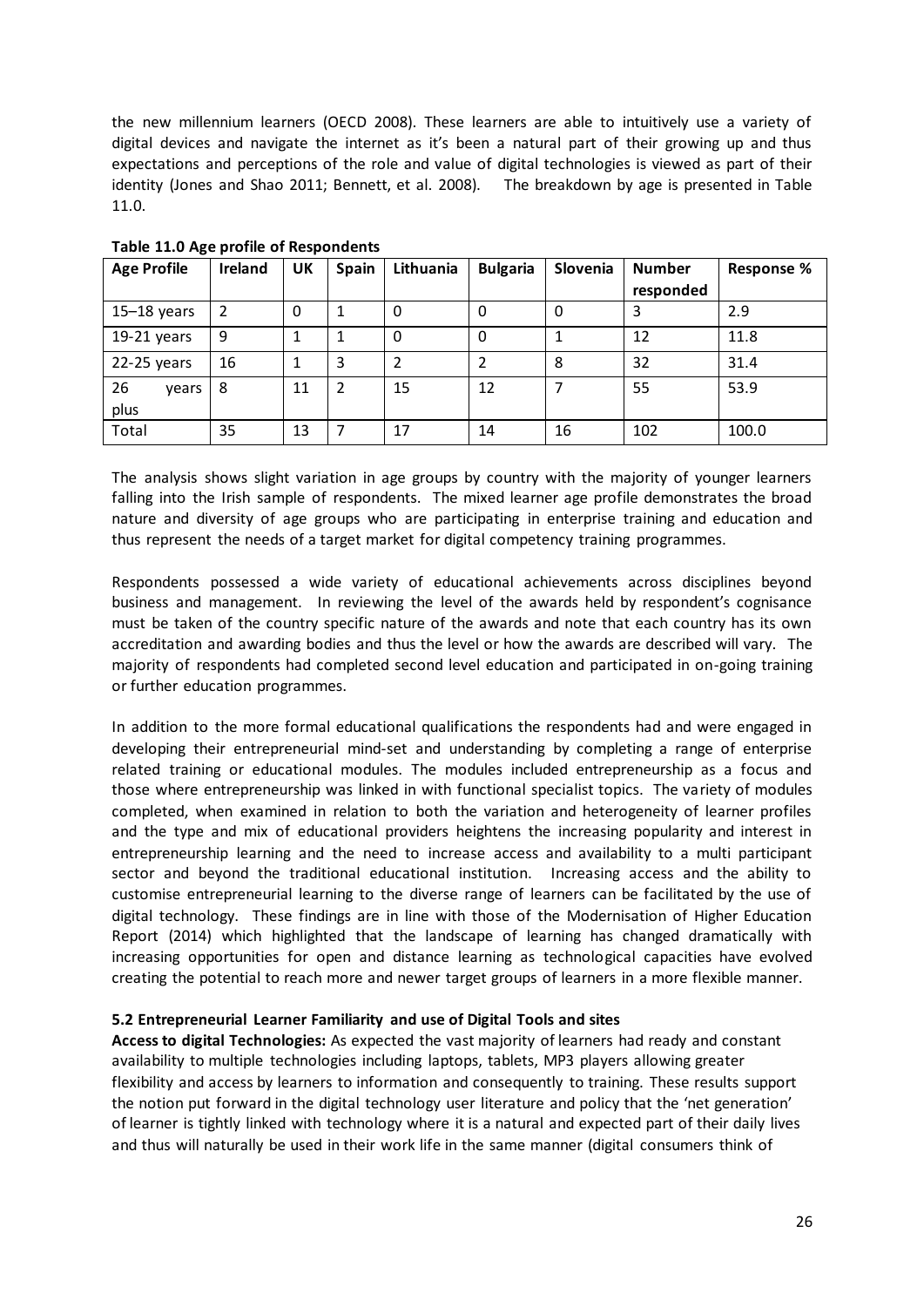digital technology as something akin to 'oxygen; they expect it, it's what they breathe and it's how they live' (Brown, 2011).

**Membership of a Social networking site:** Over 95% of respondents were members of a social networking site where 72% of those were members of a site for more than 3 years and 22% members for between 1 and 3 years, demonstrating that learners commence membership of sites at younger ages. Additionally, respondents were members more than one social network site where results showed an equal distribution between membership of 1 -3 sites (48% ) and equally 48% were members of between 4-10 sites with the majority (52%) mentioning that they had between 1 and 250 members and 23% suggesting that they had between 251 and 500 members on those sites.

**Sites Used for Social and Study purposes:** The most commonly cited networking site for social purposes and lifestyle was Facebook; followed in order of popularity by Twitter, Google Plus; Instagram, Pinterest and Snapchat. In comparison the sites used in a learning and study context reinforce the popularity of Google Plus followed by Facebook; Pinterest and equally by Twitter and YouTube. Taken together the results show the consistent high use of Facebook as a social and a study tool and also brings to the fore the range of digital tools entrepreneurial learners have both exposure to and familiarity with. With these patterns of usage in mind the expectations of this profile of learner will be increasingly focussed on digital as part of their daily routine with less separation of its use for personal and professional or study roles.

**Motivation and reason for joining sites:** When reviewed, the reasons motivating the respondents choice to become a member of a particular site was dominated for the purpose 'of communicating with and having access to family and friends' and secondly as a result of 'peer pressure where their friends are on a social site'. Indeed these two motivating reasons may be interlinked as peer pressure tends to dominate across the family as well as the non-family social spectrum underpinned by the need to 'belong and be part of' a group which is enabled by social platforms such as Facebook and Twitter. This reinforces the findings in studies which portray digital natives as having access to networked digital technologies and the related skills to use those technologies as part of their lives and daily activities mediating social interaction, friendships, civic activities, and hobbies and social networking platforms enable sharing, promoting and discussion about products and services on social channels to a wide community in real time (Spear 2007; White and Le Cornu 2011; Ramanau, Cross, and Healing 2010).

In comparison of the 4% who were not members of a social networking site the reasons cited were *'lack of knowledge of what they entailed'* and a *'lack of interest in social sites',* with and a number of respondents indicating that prior negative experiences on a social site resulted in them leaving the site and are not interested in re-joining social site. The following is a sample of the comments received by those not possessing membership of social networking site; *'I don't know what a social network is'; 'I am not interested in joining social networking'; 'I joined once, but I didn't enjoy it' ; 'It's against my culture/beliefs'.* 

**Information provided on social sites:** The respondents indicated that they provided their real name (84%); equal amount of responses were received for sharing pictures as was the case for email address (60%); very similar percentages were rated for sharing hobbies (44%) and interests (47%). The uploading of student status was shared by 52% of respondents. The least shared topics were mobile phone numbers and religion. The detail is standard information and related to the person and is liked with the motivation to join a site –to keep in touch and contact with family and friends and sharing information and stories. The time spent on using digital media varied and 50% spent an equal amount of time on digital for study and personal life, with 28% stating that they spend more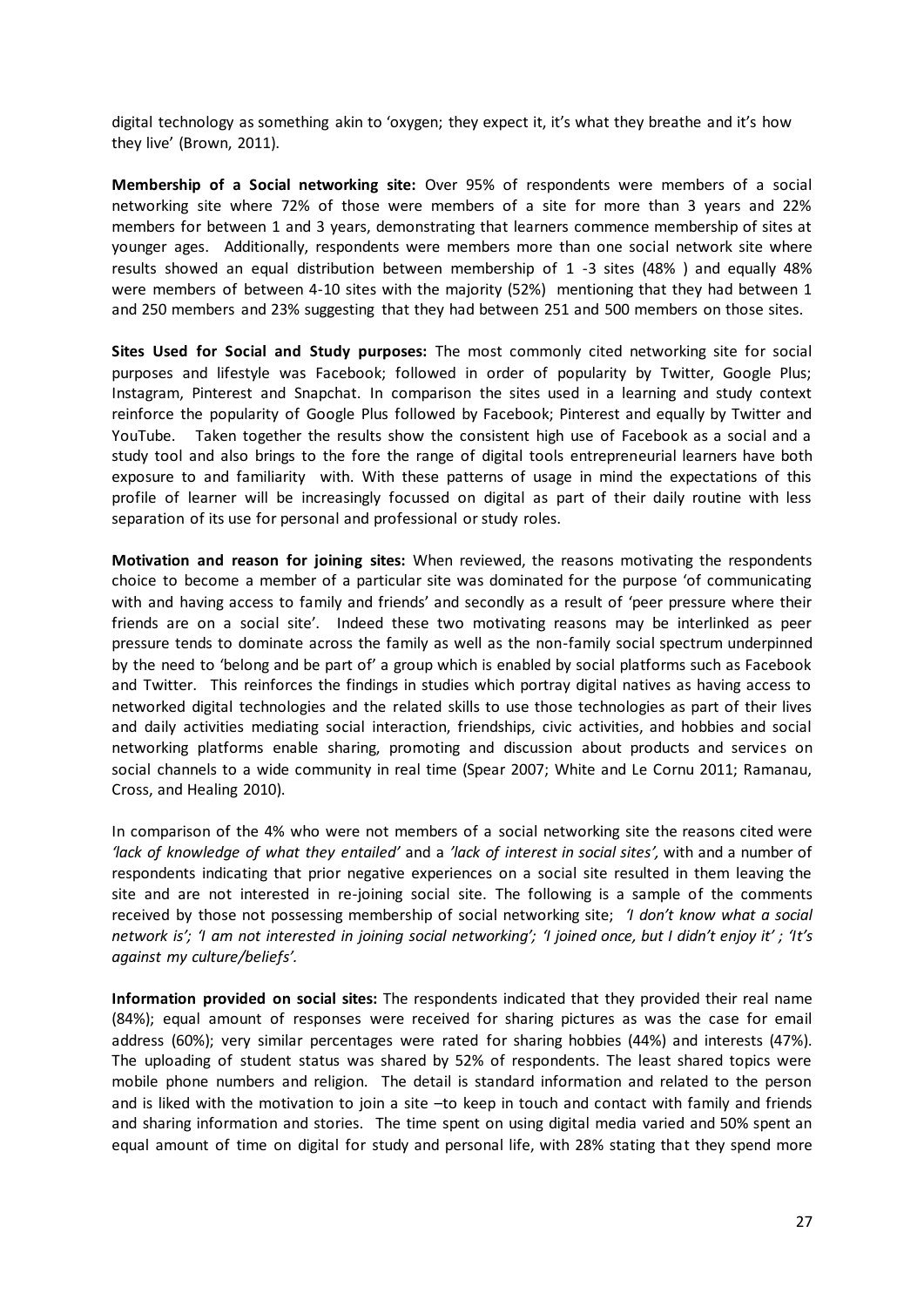time on digital for personal uses as opposed to study. These collective results strongly indicate the increasing prevalence of digital as a normal part of the everyday life of the entrepreneurial learner.

**Use of digital tools in learning:** As was the case with the results of the educator survey, and indeed perhaps as a consequence of, the use of digital tools for learning was traditional and narrow in focus and centred on accessing notes and learning material (89%), and secondly as a means of communicating with team members (79%) and using tools such as PowerPoint for presentation purposes (74%). These trends were consistent across the findings in the partner countries and the use of technology for communication with team members was very strong. In addition technology as a learning aid or as a means of supplementing learning by using tools such as YouTube and videos were more commonly used in Lithuania, Bulgaria and Slovenia. The emphasis or high rate of usage of digital as a means of communicating with peers is consistent with the motivation for joining social sites and concurs with the characteristics of the increasingly digitalised native learner and thus is important to consider these characteristics when framing curriculum content. There is a need to identify suitable digital means for communication with learners through the creation of a digital infrastructure for focussed peer and team learning via digital. Interestingly the educator feedback highlighted that decision making and communication skills were more problematic to develop via digital technology. These opposing positions are important as attention must be afforded to how to balance the use of digital technology to in some way leverage it to facilitate, enhance and test communication and team working skills relevant to an entrepreneurial context.

#### **5.3 Barriers and Benefits of adopting digital technology in learning**

**Barriers to the use of digital technologies**: Coincidently, the barriers to the use of digital technologies predominately resonate on the lack of relevant skills and knowledge of digital in an entrepreneurial role. Over 32% of respondents indicated that their lack of skills in the use of the technology was a barrier, followed closely by 26% who reported that they were not sure of the possibilities or what it allows in a learning environment. Similar results emerged from the entrepreneur and educator surveys and thus have implications in terms of the design and supply of digital technology programmes. For instance, the supply side or educators suggest that they have insufficient skills in digital to deliver to a target audience who equally feel they do not have the requisite digital skills or competences for starting or growing a new business – clearly resulting in a gap and lost opportunity in addressing entrepreneurial digital skills and competency needs.

These findings serve to heighten the commonalities of the digital needs of the entrepreneurial population and equally draw attention to the lack of skilled and competent educators who understand the digital knowledge and skills requirements of the entrepreneur – any suggested entrepreneurial digital curriculum must address the digital knowledge and skills gap whilst addressing the needs of the entrepreneur.

**Benefits of Using Digital Technology:** The primary benefits perceived with the use of digital technology in programme delivery were centred on creating speedier and greater access for the learner (91%) and another 90% suggesting that incorporating digital into learning created awareness of the broader use of technology beyond personal use and 91% indicated that it prepared learners for the real world of work where technology is in use. The results again were common across partner countries and overall the responses showed that technology was very beneficial or beneficial part of their entrepreneurial learning experience.

#### **5.4 Digital Training Need and Preference for Digital Programme delivery**

**Digital topics of interest for training:** The broad and diverse range of topics cited indicates the somewhat fragmented perceived needs of the entrepreneurial learners as was the case with the entrepreneur stakeholder findings and indeed as was the case with educators. Common across the three cohorts of respondents, educators, entrepreneurs and entrepreneurial learners was the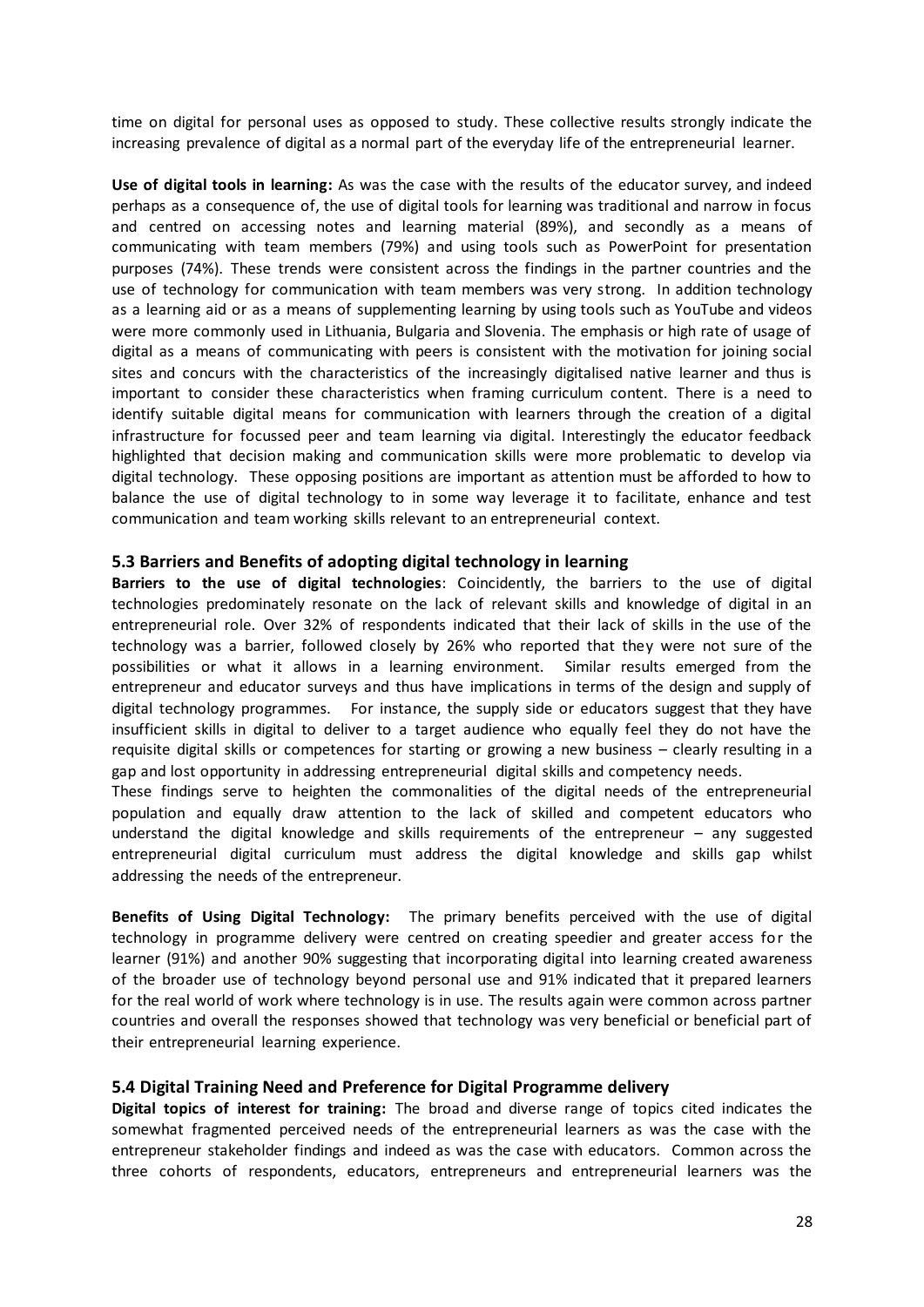presentation of a range of topics and individual digital tools as opposed to a strategic perspective of the use of digital technology. Further in reviewing the results it is important to note that a number of respondents were unsure about what digital training they required ' *not sure' 'don't know' or wanted training on 'all of it*' which is a reflection on their lack of understanding of the extremely and ever increasing array of digital technologies emerging.

The level of unsure responses, whilst small, brings a more practical insight into the reality that not all 'younger' learners are as digitalised as might be assumed and this needs attention in digital curriculum development. Additionally, while digitally competent in a personal context their ability to apply or in the first instance understand digital application (what digital to use; why and how to use it) in an entrepreneurial context is lacking and compounding the problem and digital skills gap.

# **6.0 Synthesis and Concluding Comments – Entrepreneurs, Enterprise Educators and Entrepreneurial Learners**

Overall, some interesting perspectives from the learner survey emerge which confirm the increasing use of digital technologies by younger age cohorts of entrepreneurial learners for personal and study situations. The use of digital technologies in learning is still quite mainstream and traditional and perhaps this is due to the educator influence and driven by their level of knowledge and skills in this area. The results of the learner survey, when linked with the entrepreneur survey present common findings in terms of the level of knowledge of digital specific to an entrepreneurial context. The results of the educator survey suggest that educators have a more general understanding of digital as it applies to the dissemination of material and as a mechanism for the delivery and collection of learning material as opposed to having digital as content which includes '*learning about; for and with digital'* for application in an entrepreneurial context.

Building on the previous point, educators must ensure that digital learning should not be about technology per se or the array of digital tools but demonstrate what they are used *for (purpose) and how they are used (process and strategy)* to effectively achieve that purpose in an entrepreneurial business environment. The purposes relate to how digital can be applied within and across the functional disciplines of the enterprise, most notably marketing and sales, market expansion, branding etc.

The findings of the tripod of stakeholders, entrepreneurs, educators and entrepreneurial learners more holistically identify the critical role of the educator and trainer who can be a primary conduit, enabler and or barrier to digital skills and competencies development in the entrepreneurial learner. If the educator or trainer is not equipped in the knowledge of the '*what'* or *'how'* of digital technologies and their functionalities then the learner needs will be not sufficiently addressed. Critically, the educator needs to be competent in identifying and applying in a practical manner what digital tools are most relevant for the entrepreneur at the various stages of start-up and growth of the enterprise and the necessity for an integrated digital strategy as opposed to understanding what digital tools exist independently. This necessitates that the educator and trainer knowledge is developed on two fronts, firstly in terms of digital technology as a strategy and set of interdependent components and secondly, made familiar with the entrepreneurial mind-set and the digital requirements of the business from inception to growth and expansion.

Educators need to embrace the use of technology and how it influences programme content, design, delivery and assessment and engage digitally with the net generation learner. Aligned with this digital knowledge educators must become comfortable and the use of digital should be about reducing fear, building confidence, practice, use, trial and error, to ensure this confidence is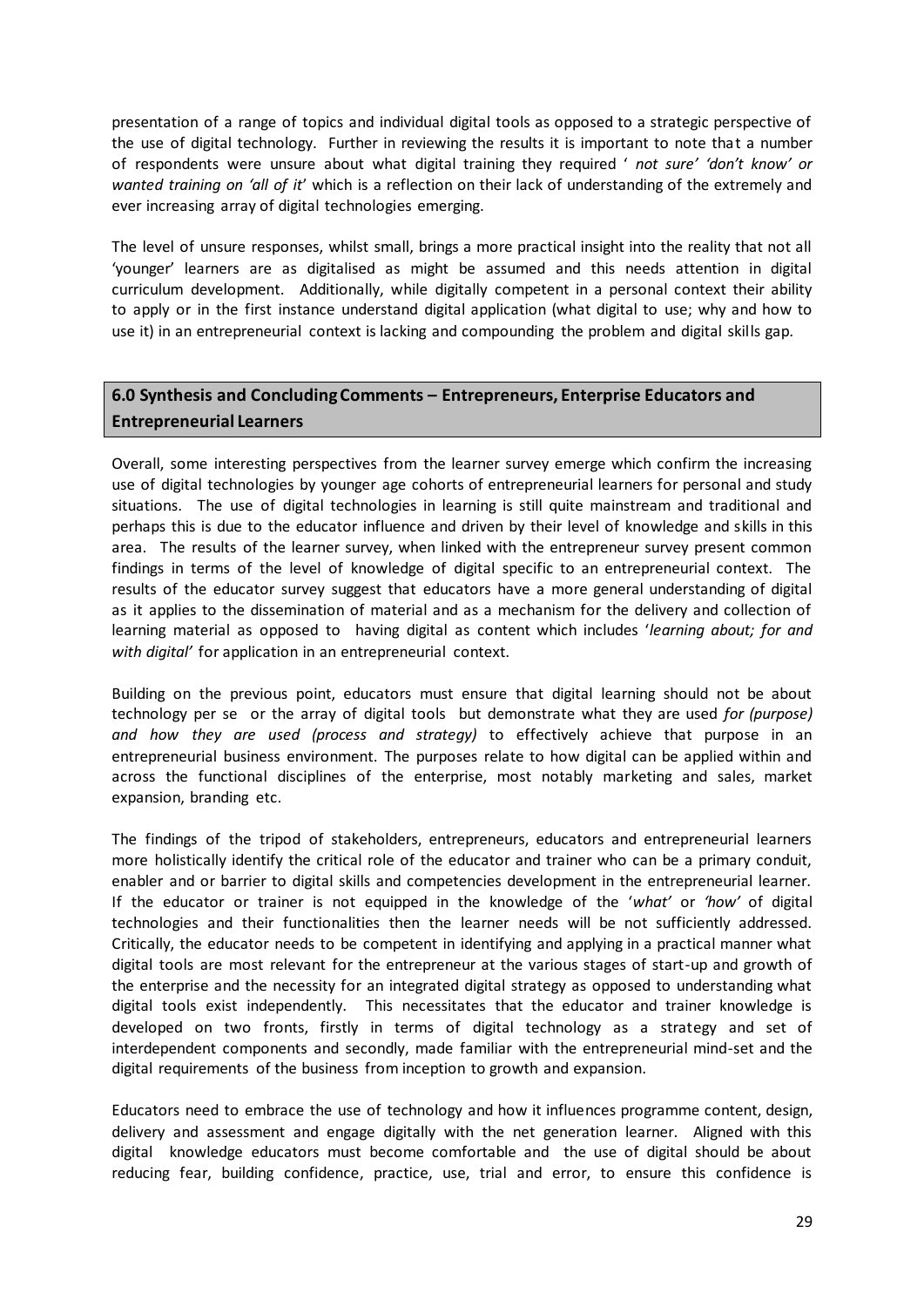infectious and passes on from the educator/trainer to the entrepreneurs when they are delivering the digital training.

At the educational level resources must be afforded to making the necessary technological applications and platforms available to educators and learners which in concurrence with the literature and emerging from this study indicate the need to consider the following characteristics of the learner to inform curriculum architecture and ethos and subsequent content and pedagogy of a digital competency programme:

- **Social based learning**  Learners want to leverage emerging communications and collaboration tools to create and personalize networks of experts to inform their education process.
- **Un‐tethered learning**  Learners envision technology enabled learning experiences that transcend the classroom walls and are not limited by resource constraints, traditional funding streams, geography, community assets or even educators knowledge or skills.
- **Digitally rich learning**  Learners see the relevance of digital tools, content and resources as a key to driving learning productivity, not just about engaging learners in learning.

Educators must therefore examine how they can best leverage technology to facilitate digitally rich learning environments where learners have opportunities to learn collaboratively, with peers and or educators, anytime or anywhere. The following section will present suggestions on programme content and pedagogy to address the collective needs of the entrepreneurs, entrepreneurial learners and the needs of the educators who will be charged with delivery of such a programme.

# **7.0 Bridging the Digital Competency Divide - Developing eLeadership Skills for Entrepreneurs and Owner- Managers**

Entrepreneurs that do not embrace the digital technological revolution are unlikely to maintain their competitive edge and may struggle to survive. This may impact some industries more than others, but it is unlikely that any business will be able to ignore digital technologies over the long term. The ever changing digital marketplace and more digitalised consumer places pressure on entrepreneurs to scale up on their digital skills in order to compete in an increasingly highly digitalised consumer marketplace. There are many low cost digital and social media tools available to entrepreneurs which if used in an integrated manner provide beneficial customer relationship management (e-CRM) systems that can secure a competitive advantage and enable positive customer advocacy and customer responsiveness strategies.

However, such tools must be managed and supported with a well-considered integrated digital marketing strategy that is part of and is supported by the broader business plan or strategic plan. That said with the benefits come challenges and fears which are embodied predominately in a lack of knowledge and understanding of the array of digital technologies available, their functionalities and applications and the benefits accruing from them or the return on their investment. In addition to the lack of knowledge and perhaps as a result of is the accompanying scarcity of digital savvy skills and competencies on how to apply, implement, manage, monitor and measure the results and benefits of digital technologies.

Therefore capability and competency development are fundamental resources to enable and embed a digital mind set and sustainable behaviour which equals the ever changing digital consumer and buyer.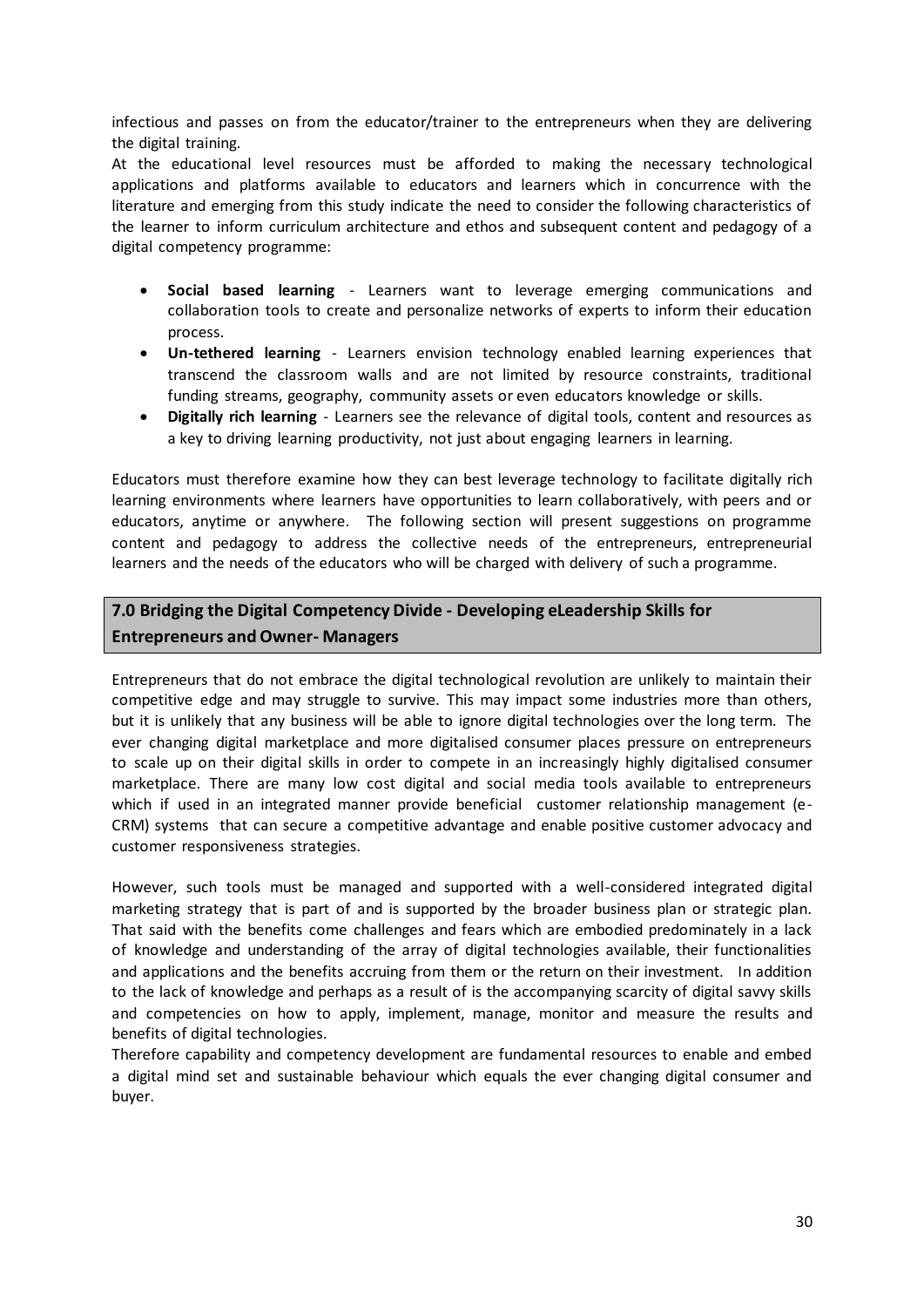## **7.1 A Roadmap for Successful Digital Competency Development- - Developing eLeadership Skills for Entrepreneurs and Owner- Managers – Key criteria/ building blocks for digital skills enhancement**

The design of a digital competency programme must incorporate a digital learning pedagogy, which contains views on the '**what' and the 'how'** of digital as it applies to an entrepreneurial context, and which provides opportunities for the learner to experience and learn '*with' and 'from'* the entrepreneurial application of digital, thus instilling real world and relevant digital '*know how'*.

The following are some points to consider in the design of a proposed digital competency programme based on the issues emerging in the literature review and expanded upon by the results of the empirical research from the entrepreneurs, entrepreneurial educators and entrepreneurial learners. Prior to deciding on content some fundamental tasks require consideration as follows;

- **Establish the Context - internal context of the firm:** Review the personal and business perspectives and define an overall strategic vision for the enterprise. This involves identifying the stage of development of the enterprise. In conjunction with the aforementioned questions it is important to ascertain the digital skills vision for the enterprise. This analysis should be driven by the ethos of the entrepreneur, where they want the business to go and within what time frame. This detail focusses the mind and intentions of the entrepreneur and forces them to take a longer term integrated perspective of where their business is going and what is required to take it to that next level.
- **Establish the context - The external context:** The development of a digital competency framework must apply a broader external and internal stakeholder viewpoints to ensure what is delivered is relevant not only to the entrepreneur but takes cognisance of the emerging trends in digital media and technology which will impact on business and consumers in the next few years. This will involve addressing the digital knowledge gap by providing an appreciation of the digital landscape and array of digital tools and techniques relevant and appropriate for the evolving stage of the enterprise. This comprehension must include an explanation of the language, terminology and acronyms adopted when discussing digital. It is important that language does not cause a barrier or is viewed as a deterrent or results in a lack of understanding of digital as it applies to the small firm context.
- **Complete a digital knowledge, language, skills and practices needs analysis:** At entrepreneur level and business levels. Once a vision has been established and future skills requirements defined, the enterprise needs to conduct a self-assessment of their existing skills. The aim is to compare existing skills levels to desired levels of proficiency and determine the skills gaps - entrepreneur and enterprise level.
- **It's not just about tools and technology but tactics and strategy:** Adopt an integrated perspective as to where digital technology as a process of interlinked and integrated activities align and support the achievement of overall business objectives and strategies. This involves generating objectives and goals, time frame and timelines for their digital strategy.
- **Content and topics - Digital 'A La a Carte Menu' – chose the best option:** The aim of this programme is to develop competency in digital technology for application in an entrepreneurial business context to enable effective entrepreneurial digital learning and responding to the identified needs of entrepreneurs, learners and their educators. Thus a Digital a La Carte menu of digital related topics can be chosen accordingly. A developed programme content could include a comprehensive range of modules and provide a roadmap to guide the enterprise trainer and educator to choose the best option for the entrepreneur and the business needs. These dual needs will be identified from the digital skills analysis undertaken and as described in previous point.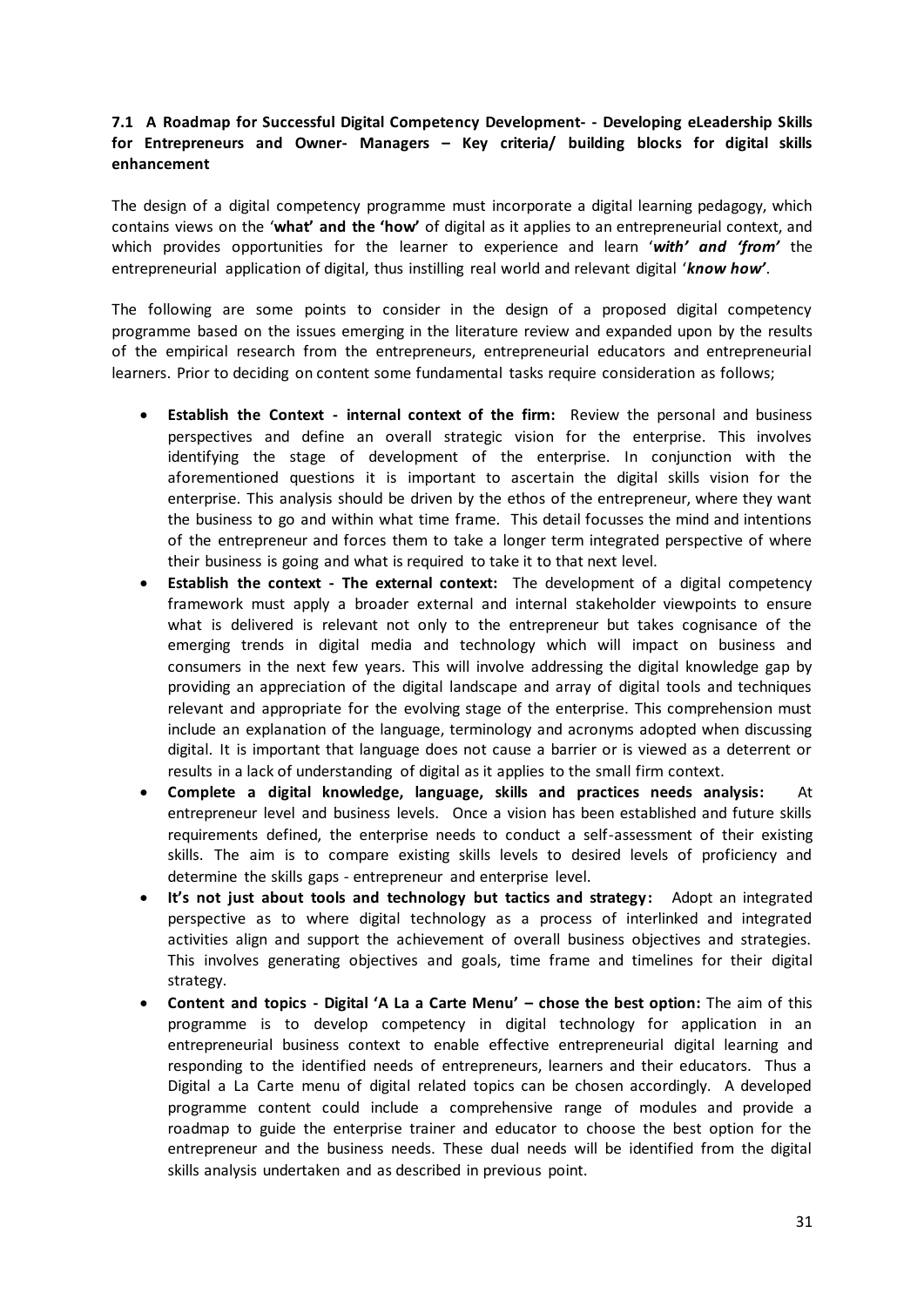- **Manage Monitor and Measure:** For many owner-mangers the value of adopting e-business strategies is contingent on their being able to see direct benefits from any investment in such technologies. This is particularly the case for very small firms where the expectation is in immediate increases in sales or reductions in costs. Therefore key factors to incorporate into skills development are manage, monitor and measure
- **Delivering Digital:** Given the feedback from respondents it is proposed that the delivery of the programme be offered via a blended learning format which combines lectures and face to face briefing sessions with a focus on action and experiential learning including interactive presentations, industry specific case studies, individual assignments and business-related projects. The programme places emphasis on 'challenge-based' action learning.

#### **7.2 Concluding Comments**

Ultimately, and in agreement with (Stephenson, 2006, Nawaz and Kundi, 2010a, Zubair et al.2013) the empirical evidence suggests there is no one 'fits all' eLearning training intervention or programme and that the success of any digital initiative is anchored on the interest of the users and support of the total work environment. Both internal and external contextual factors play their role in setting a scene for the useful applications of information and communication technologies in the learning environment. Therefore, entrepreneurial learning digital interventions should be developed to reflect entrepreneurial educator and trainer and practitioner accounts, with the entrepreneurial learner as co-learners, co-planners, co-produces, and co- evaluators as they design, implement, and continually refine their work in progress to meet industry needs in a professional manner.

#### **References**

Bennett, S., Maton, K., & Kervin, L. (2008). The 'digital natives' debate: A critical review of the evidence. British Journal of Educational Technology, 39(5), 775-786.

Brown, J.S. (2011) Learning in the Digital Age' http://teaching.lfhanley.net/readings/2011/01/17/learning-in-the-digital-age-john-seely brown/#2

Cainit, M. (2014). eLeadership: Skills for Competitiveness and Innovation. European Commission Enterprise and Industry Directorate-General.

Dixon, B. E. (2010). Towards E-Government 2.0: An Assessment of Where E-Government 2.0 Is and Where It Is Headed. Public Administration & Management, 15:2, 418-454.

Digital Agenda for Europe: A Europe 2020: Digital Agenda for Europe - a good start and stakeholder feedback

Helpser. E, and Eynon, R (2009) Digital natives: where is the evidence?', British' *Educational Research Journal*, 36: 3, 503 — 520,

Jones, C and Shao, B. (2011) *The net generation and digital natives: implications for higher education*, Higher Education Academy, York.

Kohli, R., and Grover, V. 2008. "Business Value of IT: An Essay on Expanding Research Directions to Keep up with the Times," Journal of the Association for Information Systems (9:1), pp. 23-39.